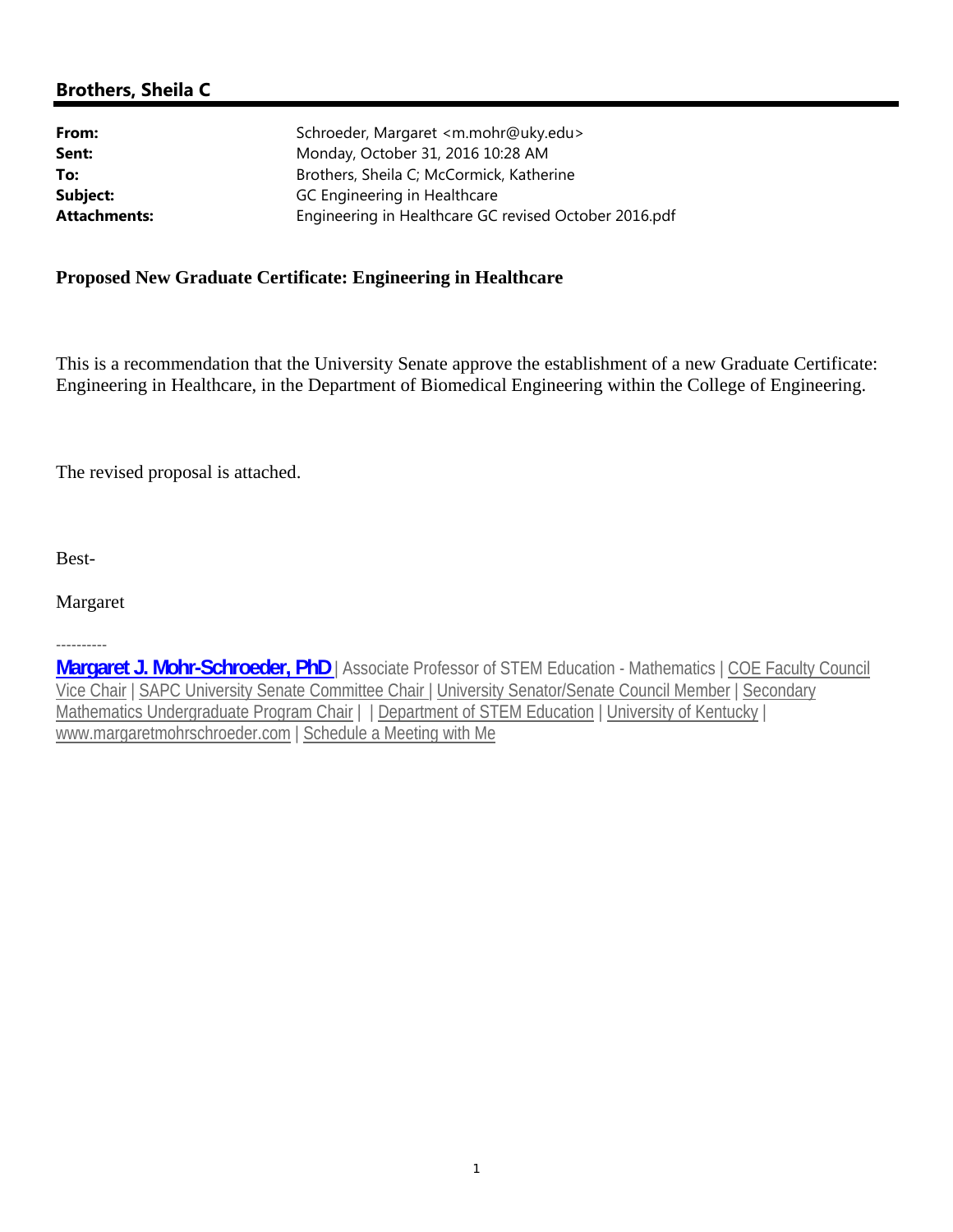A graduate certificate shall have a clear and focused academic topic or competency as its subject, meet a *clearly defined educational need of a constituency group, such as required continuing-education or accreditation for a particular profession, respond to a specific state mandate or provide a basic competency in an emerging (preferably interdisciplinary) topic. Certificates are minimally nine graduate credit hours but typically no more than 15. Completed forms must receive appropriate*  department/school approval and sent to the college for review.

*Once approved at the college level, your college will send the proposal to the Graduate Council for* review. Once approved at the Graduate Council, the Graduate Council will send the proposal to the Senate Council office for additional review via a committee and then to the Senate Council. Once the Senate Council has approved the proposal, it is moved to the University Senate. Once approved by that body, the University Senate will send the proposal to the Registrar to be included in the Bulletin. The *contact person listed on the form will be informed throughout this process.* 

*By default, graduate certificates shall be approved for a period of six (6) years. Re-approvals are also for six years.*

|                | <b>1. GENERAL INFORMATION</b>                                                                        |                                                                                                                                                                                                                                |  |  |  |  |
|----------------|------------------------------------------------------------------------------------------------------|--------------------------------------------------------------------------------------------------------------------------------------------------------------------------------------------------------------------------------|--|--|--|--|
| 1a             | Date of contact with Institutional Effectiveness <sup>1</sup> :                                      | 1/11/16                                                                                                                                                                                                                        |  |  |  |  |
|                | $\boxtimes$ Appended to the end of this form is a PDF of the reply from Institutional Effectiveness. |                                                                                                                                                                                                                                |  |  |  |  |
|                |                                                                                                      |                                                                                                                                                                                                                                |  |  |  |  |
| 1 <sub>b</sub> | Home college: Engineering                                                                            |                                                                                                                                                                                                                                |  |  |  |  |
|                |                                                                                                      |                                                                                                                                                                                                                                |  |  |  |  |
| 1 <sub>c</sub> | Home educational unit (department, school, college <sup>2</sup> ): <i>Biomedical Engineering</i>     |                                                                                                                                                                                                                                |  |  |  |  |
|                |                                                                                                      |                                                                                                                                                                                                                                |  |  |  |  |
| 1 <sub>d</sub> | Proposed certificate name: Engineering in Healthcare                                                 |                                                                                                                                                                                                                                |  |  |  |  |
|                |                                                                                                      |                                                                                                                                                                                                                                |  |  |  |  |
| 1e             | CIP Code (provided by Institutional Effectiveness):                                                  | 14.0501, Bioengineering or Biomedical Engineering                                                                                                                                                                              |  |  |  |  |
|                |                                                                                                      |                                                                                                                                                                                                                                |  |  |  |  |
| 1 <sup>f</sup> | Requested effective date:                                                                            | Specific Date <sup>3</sup> : Fall 2016<br>Fall semester following approval.<br>OR                                                                                                                                              |  |  |  |  |
|                |                                                                                                      |                                                                                                                                                                                                                                |  |  |  |  |
| 1g             | Contact person name: David Pienkowski                                                                | Phone: 218-1667<br>Email: pienkow@uky.edu                                                                                                                                                                                      |  |  |  |  |
|                |                                                                                                      |                                                                                                                                                                                                                                |  |  |  |  |
|                | 2. OVERVIEW                                                                                          |                                                                                                                                                                                                                                |  |  |  |  |
| 2a             | Provide a brief description of the proposed new graduate certificate. (300 word limit)               |                                                                                                                                                                                                                                |  |  |  |  |
|                |                                                                                                      | The Department of Biomedical Engineering at the University of Kentucky proposes a five-course (15-17 credit                                                                                                                    |  |  |  |  |
|                |                                                                                                      | hours) certificate entitled "Engineering in Healthcare". Classroom, independent study, or research courses                                                                                                                     |  |  |  |  |
|                |                                                                                                      | chosen from among those currently offered in accord with the proposed certificate will provide students with<br>experience in the application of engineering principles to address healthcare challenges. The proposed program |  |  |  |  |
|                |                                                                                                      | is designed for those with Bachelor's degrees in engineering, and select other fields who meet certain                                                                                                                         |  |  |  |  |

*prerequisites, who wish to extend their education to include the quantitative aspects of medicine and biology and* 

<u> Andrew Maria (1989)</u>

<sup>&</sup>lt;sup>1</sup> You can reach Institutional Effectiveness by phone or email (257-2873 or <u>institutionaleffectiveness@uky.edu</u>).<br><sup>2</sup> Only cross-disciplinary graduate certificates may be homed at the college level.<br><sup>3</sup> Certificates are unless all approvals, up through and including University Senate approval, are received.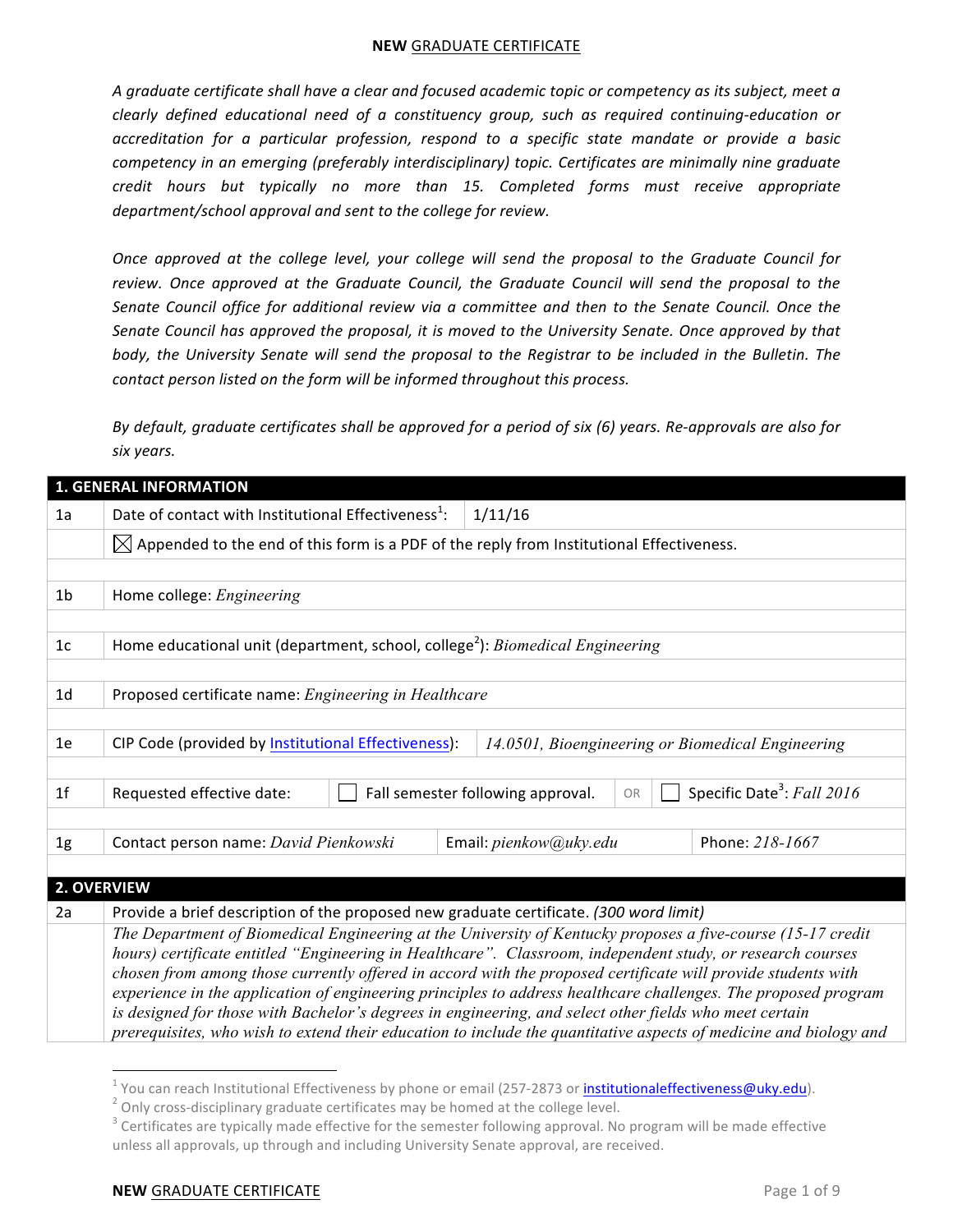|                | in so doing: a) improve their academic preparedness for medical or dental school, b) gain additional education<br>or clinically-relevant research experience in the interval between undergraduate studies and medical or dental<br>school, or c) explore Biomedical Engineering as a healthcare career option without formally committing to the<br>master's degree program with an option to transfer credits earned towards this degree (following successful<br>application to this program).                                                                                                                                                                                                                                                                                                                                                                                                                                                                                                                                                                                                                                                                                                                                                                                                                                                                                       |                 |                 |  |  |  |  |  |
|----------------|-----------------------------------------------------------------------------------------------------------------------------------------------------------------------------------------------------------------------------------------------------------------------------------------------------------------------------------------------------------------------------------------------------------------------------------------------------------------------------------------------------------------------------------------------------------------------------------------------------------------------------------------------------------------------------------------------------------------------------------------------------------------------------------------------------------------------------------------------------------------------------------------------------------------------------------------------------------------------------------------------------------------------------------------------------------------------------------------------------------------------------------------------------------------------------------------------------------------------------------------------------------------------------------------------------------------------------------------------------------------------------------------|-----------------|-----------------|--|--|--|--|--|
|                |                                                                                                                                                                                                                                                                                                                                                                                                                                                                                                                                                                                                                                                                                                                                                                                                                                                                                                                                                                                                                                                                                                                                                                                                                                                                                                                                                                                         |                 |                 |  |  |  |  |  |
| 2 <sub>b</sub> | This proposed graduate certificate (check all that apply):                                                                                                                                                                                                                                                                                                                                                                                                                                                                                                                                                                                                                                                                                                                                                                                                                                                                                                                                                                                                                                                                                                                                                                                                                                                                                                                              |                 |                 |  |  |  |  |  |
|                | $\boxtimes$ Has a clear and focused academic competency as its subject.                                                                                                                                                                                                                                                                                                                                                                                                                                                                                                                                                                                                                                                                                                                                                                                                                                                                                                                                                                                                                                                                                                                                                                                                                                                                                                                 |                 |                 |  |  |  |  |  |
|                | Meets a clearly defined educational need of a constituency group (e.g. continuing education or licensing)                                                                                                                                                                                                                                                                                                                                                                                                                                                                                                                                                                                                                                                                                                                                                                                                                                                                                                                                                                                                                                                                                                                                                                                                                                                                               |                 |                 |  |  |  |  |  |
|                | Responds to a specific state mandate.                                                                                                                                                                                                                                                                                                                                                                                                                                                                                                                                                                                                                                                                                                                                                                                                                                                                                                                                                                                                                                                                                                                                                                                                                                                                                                                                                   |                 |                 |  |  |  |  |  |
|                | $\boxtimes$ Provides a basic competency in an emerging, preferably interdisciplinary, topic.                                                                                                                                                                                                                                                                                                                                                                                                                                                                                                                                                                                                                                                                                                                                                                                                                                                                                                                                                                                                                                                                                                                                                                                                                                                                                            |                 |                 |  |  |  |  |  |
|                |                                                                                                                                                                                                                                                                                                                                                                                                                                                                                                                                                                                                                                                                                                                                                                                                                                                                                                                                                                                                                                                                                                                                                                                                                                                                                                                                                                                         |                 |                 |  |  |  |  |  |
| 2c             | Affiliation. Is the graduate certificate affiliated with a degree program? (related to 3c)                                                                                                                                                                                                                                                                                                                                                                                                                                                                                                                                                                                                                                                                                                                                                                                                                                                                                                                                                                                                                                                                                                                                                                                                                                                                                              | Yes $\boxtimes$ | No <sub>1</sub> |  |  |  |  |  |
|                | If "yes," include a brief statement of how it will complement the program. If "no," incorporate a statement as to                                                                                                                                                                                                                                                                                                                                                                                                                                                                                                                                                                                                                                                                                                                                                                                                                                                                                                                                                                                                                                                                                                                                                                                                                                                                       |                 |                 |  |  |  |  |  |
|                | how it will provide an opportunity for a student to gain knowledge or skills not already available at UK. (300<br>word limit)                                                                                                                                                                                                                                                                                                                                                                                                                                                                                                                                                                                                                                                                                                                                                                                                                                                                                                                                                                                                                                                                                                                                                                                                                                                           |                 |                 |  |  |  |  |  |
|                | The proposed certificate program complements the existing Master and Doctoral programs in the Department of<br>Biomedical Engineering (BME) on the educational, research, and departmental levels. Candidates for the<br>proposed certificate will contribute to the educational mission of the department of BME. They will likely have<br>different academic backgrounds compared to typical BME students, and since all students (proposed certificate<br>candidates and "regular" BME candidates) will take classes contemporaneously, it is anticipated that peer-based<br>student learning will be enhanced due to the expected increased academic diversity.<br>Candidates for the proposed certificate who select one or more research electives will be motivated to genuinely<br>engage in faculty-initiated research due to their desire to enhance their medical or dental school application or to<br>explore academic medicine. The effort, enthusiasm, and perspectives contributed by candiates for the proposed<br>certificate while engaging in these research electives will inspire regular BME MS- and PhD-candidates in their<br>thesis or dissertation-relevant research endeavors. Participating faculty and their research programs will also<br>benefit from the active participation of these capable and motivated proposed certificate candidates who seek |                 |                 |  |  |  |  |  |
|                | meaningful engagement in biomedical engineering research endeavors.<br>The Department, College of Engineering, and University will benefit from the: a) increased enrollments due to the<br>enhanced visibility of Biomedical Engineering as a viable healthcare career alternative, b)improved healthcare<br>problem solving skills and successfulness of engineering graduates pursing careers in medicine and dentistry, and<br>c) increased enrollment of under-represented groups among the student population in Biomedical Engineering.                                                                                                                                                                                                                                                                                                                                                                                                                                                                                                                                                                                                                                                                                                                                                                                                                                          |                 |                 |  |  |  |  |  |
|                |                                                                                                                                                                                                                                                                                                                                                                                                                                                                                                                                                                                                                                                                                                                                                                                                                                                                                                                                                                                                                                                                                                                                                                                                                                                                                                                                                                                         |                 |                 |  |  |  |  |  |
| 2d             | Duplication. Are there similar regional or national offerings?                                                                                                                                                                                                                                                                                                                                                                                                                                                                                                                                                                                                                                                                                                                                                                                                                                                                                                                                                                                                                                                                                                                                                                                                                                                                                                                          | Yes $\boxtimes$ | No <sub>1</sub> |  |  |  |  |  |
|                | If "Yes," explain how the proposed certificate will or will not compete with similar regional or national offerings.                                                                                                                                                                                                                                                                                                                                                                                                                                                                                                                                                                                                                                                                                                                                                                                                                                                                                                                                                                                                                                                                                                                                                                                                                                                                    |                 |                 |  |  |  |  |  |
|                | Seven domestic institutions offer graduate certificates with titles or program descriptions containing the words                                                                                                                                                                                                                                                                                                                                                                                                                                                                                                                                                                                                                                                                                                                                                                                                                                                                                                                                                                                                                                                                                                                                                                                                                                                                        |                 |                 |  |  |  |  |  |
|                | "bioengineering" or "biomedical engineering". Two of these programs (U Mass and IL Institute of Technology)<br>are "online only". The W VA U program, despite self-recognition as a "biomedical engineering" graduate                                                                                                                                                                                                                                                                                                                                                                                                                                                                                                                                                                                                                                                                                                                                                                                                                                                                                                                                                                                                                                                                                                                                                                   |                 |                 |  |  |  |  |  |
|                | certificate, is titled "Information Assurance and Biometrics" and has no bearing to the presently proposed                                                                                                                                                                                                                                                                                                                                                                                                                                                                                                                                                                                                                                                                                                                                                                                                                                                                                                                                                                                                                                                                                                                                                                                                                                                                              |                 |                 |  |  |  |  |  |
|                | graduate certificate. Graduate certificates offered by Mississippi State, Worcester Polytechnic, Tufts, and                                                                                                                                                                                                                                                                                                                                                                                                                                                                                                                                                                                                                                                                                                                                                                                                                                                                                                                                                                                                                                                                                                                                                                                                                                                                             |                 |                 |  |  |  |  |  |
|                | Warnborough College do not compete with the proposed graduate certificate.                                                                                                                                                                                                                                                                                                                                                                                                                                                                                                                                                                                                                                                                                                                                                                                                                                                                                                                                                                                                                                                                                                                                                                                                                                                                                                              |                 |                 |  |  |  |  |  |
|                |                                                                                                                                                                                                                                                                                                                                                                                                                                                                                                                                                                                                                                                                                                                                                                                                                                                                                                                                                                                                                                                                                                                                                                                                                                                                                                                                                                                         |                 |                 |  |  |  |  |  |
|                | Rationale and Demand. State the rationale for the new graduate certificate and explain the need for it (e.g.                                                                                                                                                                                                                                                                                                                                                                                                                                                                                                                                                                                                                                                                                                                                                                                                                                                                                                                                                                                                                                                                                                                                                                                                                                                                            |                 |                 |  |  |  |  |  |
| 2e             | market demand, student requests, state mandate, interdisciplinary topic). (400 word limit)                                                                                                                                                                                                                                                                                                                                                                                                                                                                                                                                                                                                                                                                                                                                                                                                                                                                                                                                                                                                                                                                                                                                                                                                                                                                                              |                 |                 |  |  |  |  |  |
|                | Admission to medical or dental school is competitive. Some applicants seek post-baccalaureate educational and                                                                                                                                                                                                                                                                                                                                                                                                                                                                                                                                                                                                                                                                                                                                                                                                                                                                                                                                                                                                                                                                                                                                                                                                                                                                           |                 |                 |  |  |  |  |  |
|                | research opportunities to accentuate their credentials and differentiate their application. The proposed                                                                                                                                                                                                                                                                                                                                                                                                                                                                                                                                                                                                                                                                                                                                                                                                                                                                                                                                                                                                                                                                                                                                                                                                                                                                                |                 |                 |  |  |  |  |  |
|                |                                                                                                                                                                                                                                                                                                                                                                                                                                                                                                                                                                                                                                                                                                                                                                                                                                                                                                                                                                                                                                                                                                                                                                                                                                                                                                                                                                                         |                 |                 |  |  |  |  |  |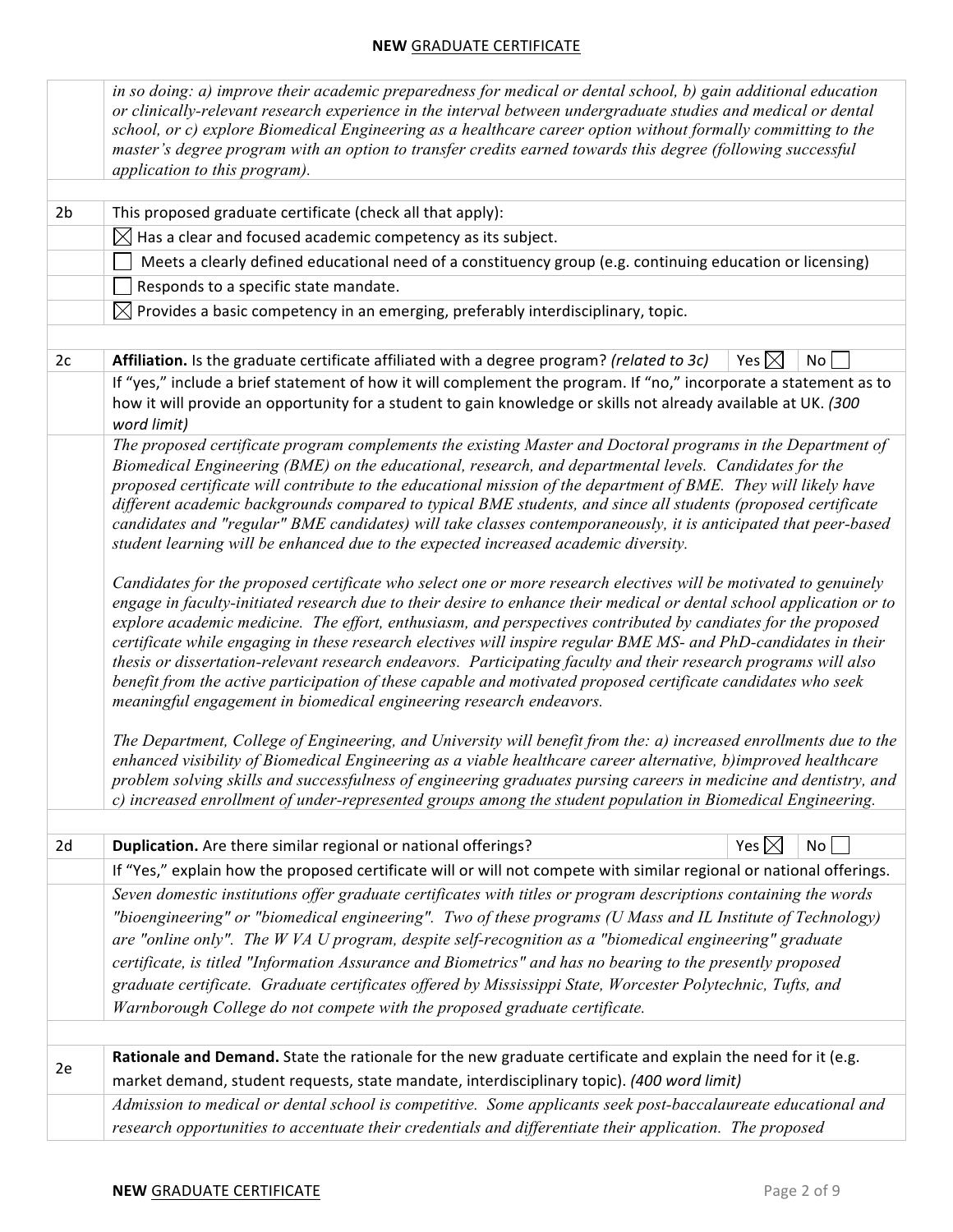|                                                                                                                                                                                                                                                                                                                                                                                                                                                                                                                                                                                                                                               | certificate meets this need by providing applicants an opportunity to: a) complement and extend their<br>undergraduate education, b) gain meaningful clinically-relevant research experience, c) obtain first-hand<br>exposure to academic medicine/dentistry, and d) demonstrate productive use of the interval between<br>undergraduate studies and professional school.                                                                                                                                                                                                                                                                  |  |  |  |  |  |  |
|-----------------------------------------------------------------------------------------------------------------------------------------------------------------------------------------------------------------------------------------------------------------------------------------------------------------------------------------------------------------------------------------------------------------------------------------------------------------------------------------------------------------------------------------------------------------------------------------------------------------------------------------------|---------------------------------------------------------------------------------------------------------------------------------------------------------------------------------------------------------------------------------------------------------------------------------------------------------------------------------------------------------------------------------------------------------------------------------------------------------------------------------------------------------------------------------------------------------------------------------------------------------------------------------------------|--|--|--|--|--|--|
| Second, some engineering students pursue careers in medicine or dentistry late in their undergradute educational<br>program. For them, few(or no) remaining electives exist that can help prepare them for their intended career.<br>The proposed certificate program will help these students by: a) providing them with some of the courses required<br>by medical/dental programs, b) better preparing them for sections of the new MCAT and DAT examinations, and<br>c) providing an academic link between their quantitative engineering background and the healthcare-relevant<br>basic science curriculum of medical or dental school. |                                                                                                                                                                                                                                                                                                                                                                                                                                                                                                                                                                                                                                             |  |  |  |  |  |  |
|                                                                                                                                                                                                                                                                                                                                                                                                                                                                                                                                                                                                                                               | Third, medical and dental school applicants need a career alternative in the event of unsuccessful professional<br>school admission. The proposed certificate offers the opportunity to obtain a healthcare career-relevant option<br>by obtaining a relatively quick (one or two semesters), low-cost (completion of 14 to 16 credits beyond the<br>proposed certificate) Master's degree in Biomedical Engineering (BME). Students electing this option may also<br>choose to continue their education beyond the master's degree and pursue the PhD degree in BME thereby further<br>broadening their healthcare-related career options. |  |  |  |  |  |  |
|                                                                                                                                                                                                                                                                                                                                                                                                                                                                                                                                                                                                                                               | Fourth, UK's Department of BME has no undergraduate program and needs a continuous source of students. The<br>proposed certificate partially meets this need by providing a new mechanism for high-caliber students who find<br>biomedical engineering a more suitable profession than medicine/dentistry or who seek a BME career option in<br>the event of unsuccessful professional school admission. Students entering the BME MS or PhD programs from<br>this latter route will be new to UK and not cannabilized from any existing graduate program.                                                                                  |  |  |  |  |  |  |
|                                                                                                                                                                                                                                                                                                                                                                                                                                                                                                                                                                                                                                               | Finally, physicians and dentists are confronted with a healthcare system of increasing complexity and<br>technological sophistication. The proposed certificate meets the need for enhanced quantitative reasoning and<br>decision-making skills of future healthcare professionals.                                                                                                                                                                                                                                                                                                                                                        |  |  |  |  |  |  |
|                                                                                                                                                                                                                                                                                                                                                                                                                                                                                                                                                                                                                                               |                                                                                                                                                                                                                                                                                                                                                                                                                                                                                                                                                                                                                                             |  |  |  |  |  |  |
| 2f                                                                                                                                                                                                                                                                                                                                                                                                                                                                                                                                                                                                                                            | Target student population. Check the box(es) that apply to the target student population.                                                                                                                                                                                                                                                                                                                                                                                                                                                                                                                                                   |  |  |  |  |  |  |
|                                                                                                                                                                                                                                                                                                                                                                                                                                                                                                                                                                                                                                               | Currently enrolled graduate students.                                                                                                                                                                                                                                                                                                                                                                                                                                                                                                                                                                                                       |  |  |  |  |  |  |
|                                                                                                                                                                                                                                                                                                                                                                                                                                                                                                                                                                                                                                               | $\boxtimes$ Post-baccalaureate students.                                                                                                                                                                                                                                                                                                                                                                                                                                                                                                                                                                                                    |  |  |  |  |  |  |
| 2g                                                                                                                                                                                                                                                                                                                                                                                                                                                                                                                                                                                                                                            | Describe the demographics of the intended audience. (150 word limit)                                                                                                                                                                                                                                                                                                                                                                                                                                                                                                                                                                        |  |  |  |  |  |  |
|                                                                                                                                                                                                                                                                                                                                                                                                                                                                                                                                                                                                                                               | Prospective candidates for the proposed certificate program include those who:                                                                                                                                                                                                                                                                                                                                                                                                                                                                                                                                                              |  |  |  |  |  |  |
|                                                                                                                                                                                                                                                                                                                                                                                                                                                                                                                                                                                                                                               | seek admission to medical or dental school and wish to:<br>a)                                                                                                                                                                                                                                                                                                                                                                                                                                                                                                                                                                               |  |  |  |  |  |  |
|                                                                                                                                                                                                                                                                                                                                                                                                                                                                                                                                                                                                                                               | improve the chances for successful admission by augmenting their healthcare-relevant education,<br>$\bullet$                                                                                                                                                                                                                                                                                                                                                                                                                                                                                                                                |  |  |  |  |  |  |
|                                                                                                                                                                                                                                                                                                                                                                                                                                                                                                                                                                                                                                               | provide added evidence for their commitment to healthcare,<br>$\bullet$                                                                                                                                                                                                                                                                                                                                                                                                                                                                                                                                                                     |  |  |  |  |  |  |
|                                                                                                                                                                                                                                                                                                                                                                                                                                                                                                                                                                                                                                               | demonstrate academic productivity between undergraduate studies and professional school,                                                                                                                                                                                                                                                                                                                                                                                                                                                                                                                                                    |  |  |  |  |  |  |
|                                                                                                                                                                                                                                                                                                                                                                                                                                                                                                                                                                                                                                               | enhance preparedness for the basic science portion of the professional school curriculum,                                                                                                                                                                                                                                                                                                                                                                                                                                                                                                                                                   |  |  |  |  |  |  |
|                                                                                                                                                                                                                                                                                                                                                                                                                                                                                                                                                                                                                                               | obtain new quantitative problem-solving skills applicable to healthcare,                                                                                                                                                                                                                                                                                                                                                                                                                                                                                                                                                                    |  |  |  |  |  |  |
|                                                                                                                                                                                                                                                                                                                                                                                                                                                                                                                                                                                                                                               | gain healthcare-relevant research experience,<br>establish a foundation for successful application to competitive residency programs,                                                                                                                                                                                                                                                                                                                                                                                                                                                                                                       |  |  |  |  |  |  |
|                                                                                                                                                                                                                                                                                                                                                                                                                                                                                                                                                                                                                                               | gain a healthcare-career relevant option in the event of unsuccessful admission,                                                                                                                                                                                                                                                                                                                                                                                                                                                                                                                                                            |  |  |  |  |  |  |
|                                                                                                                                                                                                                                                                                                                                                                                                                                                                                                                                                                                                                                               | wish to formally explore biomedical engineering and benefit from an:<br>b)                                                                                                                                                                                                                                                                                                                                                                                                                                                                                                                                                                  |  |  |  |  |  |  |
|                                                                                                                                                                                                                                                                                                                                                                                                                                                                                                                                                                                                                                               | expedited enrollment afforded to post-baccalaureate students,                                                                                                                                                                                                                                                                                                                                                                                                                                                                                                                                                                               |  |  |  |  |  |  |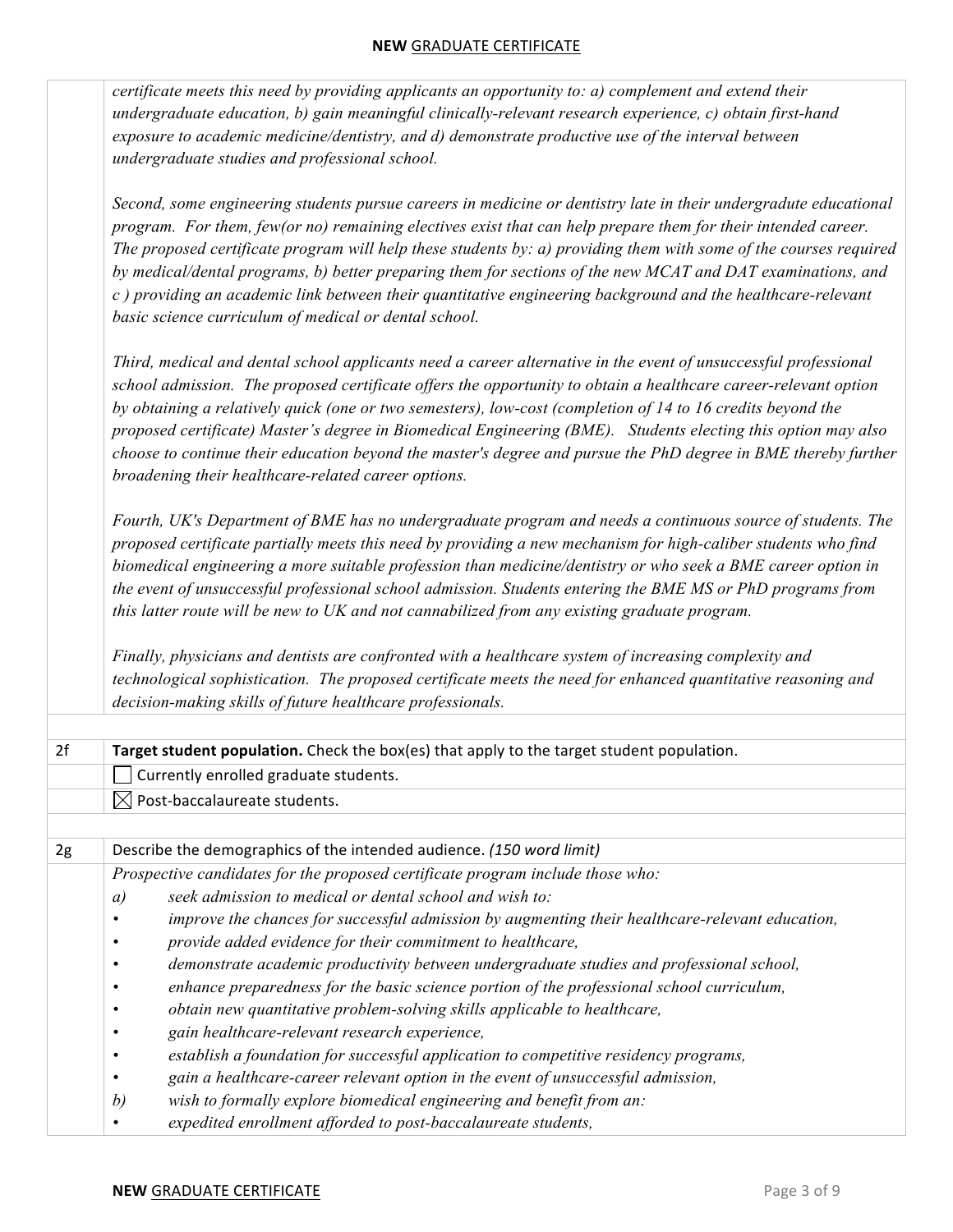|    | abbreviated time to gain formal academic credentials in BME<br>$\bullet$<br>option to use certificate-gained credits towards the regular MS degree.<br>$\bullet$ |                                                                                                                     |  |                           |          |        |                 |                              |
|----|------------------------------------------------------------------------------------------------------------------------------------------------------------------|---------------------------------------------------------------------------------------------------------------------|--|---------------------------|----------|--------|-----------------|------------------------------|
|    |                                                                                                                                                                  |                                                                                                                     |  |                           |          |        |                 |                              |
| 2h | Projected enrollment. What are the enrollment projections for the first three years?                                                                             |                                                                                                                     |  |                           |          |        |                 |                              |
|    |                                                                                                                                                                  | Year 1                                                                                                              |  | Year 2                    |          | Year 3 |                 |                              |
|    |                                                                                                                                                                  |                                                                                                                     |  | $(Yr. 1$ continuing + new |          |        |                 | (Yrs. 1 and 2 continuing $+$ |
|    |                                                                                                                                                                  |                                                                                                                     |  | entering)                 |          |        | new entering)   |                              |
|    | <b>Number of Students</b>                                                                                                                                        | 5                                                                                                                   |  | 10                        |          | 15     |                 |                              |
|    |                                                                                                                                                                  |                                                                                                                     |  |                           |          |        |                 |                              |
| 2i | via DL?                                                                                                                                                          | Distance learning (DL). Initially, will any portion of the graduate certificate be offered                          |  |                           |          |        | Yes $\lceil$    | No $\boxtimes$               |
|    |                                                                                                                                                                  | If "Yes," please indicate below the percentage of the certificate that will be offered via DL.                      |  |                           |          |        |                 |                              |
|    | $1\% - 24\%$                                                                                                                                                     | 25% - 49%                                                                                                           |  | 50% - 74%                 | 75 - 99% |        | 100%            |                              |
|    |                                                                                                                                                                  |                                                                                                                     |  |                           |          |        |                 |                              |
|    |                                                                                                                                                                  | If "Yes," describe the DL course(s) in detail, including the number of required DL courses. (300 word limit)        |  |                           |          |        |                 |                              |
|    |                                                                                                                                                                  |                                                                                                                     |  |                           |          |        |                 |                              |
|    |                                                                                                                                                                  |                                                                                                                     |  |                           |          |        |                 |                              |
|    | <b>3. ADMINISTRATION AND RESOURCES</b>                                                                                                                           |                                                                                                                     |  |                           |          |        |                 |                              |
|    |                                                                                                                                                                  | Administration. Describe how the proposed graduate certificate will be administered, including admissions,          |  |                           |          |        |                 |                              |
| 3a |                                                                                                                                                                  | student advising, retention, etc. (150 word limit)                                                                  |  |                           |          |        |                 |                              |
|    |                                                                                                                                                                  | The proposed certificate director will administer the proposed certificate program and will obtain advice from the  |  |                           |          |        |                 |                              |
|    |                                                                                                                                                                  | department (Biomedical Engineering) chair and director of graduate studies. The proposed certificate director       |  |                           |          |        |                 |                              |
|    |                                                                                                                                                                  | will prepare advertising materials and actively market the proposed certificate. He will review applications to the |  |                           |          |        |                 |                              |
|    |                                                                                                                                                                  | program, and with consultation from the chair and DGS as needed, will make admission decisions. Admitted            |  |                           |          |        |                 |                              |
|    |                                                                                                                                                                  | students will receive individualized advising from the proposed certificate director regarding course selection and |  |                           |          |        |                 |                              |
|    |                                                                                                                                                                  | healthcare career-relevant applicability. Faculty who teach students in the proposed certificate program will       |  |                           |          |        |                 |                              |
|    |                                                                                                                                                                  | submit mid-term grades of these students to the proposed certificate director for monitoring and, if needed, goal-  |  |                           |          |        |                 |                              |
|    |                                                                                                                                                                  | oriented academic advising. Students who withdraw from the program will be counseled by the proposed                |  |                           |          |        |                 |                              |
|    |                                                                                                                                                                  | certificate director regarding cause; remediation efforts will be made if applicable. If unsuccessful, then an exit |  |                           |          |        |                 |                              |
|    | interview will be conducted.                                                                                                                                     |                                                                                                                     |  |                           |          |        |                 |                              |
|    |                                                                                                                                                                  |                                                                                                                     |  |                           |          |        |                 |                              |
|    |                                                                                                                                                                  | Faculty of Record and Certificate Director. (related to 2c) The faculty of record consists of the graduate          |  |                           |          |        |                 |                              |
|    |                                                                                                                                                                  | certificate director and other faculty who will be responsible for planning and participating in the certificate    |  |                           |          |        |                 |                              |
| 3b |                                                                                                                                                                  | program. The director must be a member of the Graduate Faculty of the University and is appointed by the dean       |  |                           |          |        |                 |                              |
|    |                                                                                                                                                                  | of the Graduate School. The faculty of record must be comprised of three or more faculty. At least three            |  |                           |          |        |                 |                              |
|    |                                                                                                                                                                  | members of the graduate certificate's faculty of record must be members of the Graduate Faculty.                    |  |                           |          |        |                 |                              |
|    |                                                                                                                                                                  | The graduate certificate is affiliated with a degree program.                                                       |  |                           |          |        | Yes $\boxtimes$ | No                           |
|    |                                                                                                                                                                  | If "Yes," list the name of the affiliated degree program below. If "No," describe below the process for identifying |  |                           |          |        |                 |                              |
|    |                                                                                                                                                                  | the faculty of record and the certificate director, including selection criteria, term of service, and method for   |  |                           |          |        |                 |                              |
|    |                                                                                                                                                                  | adding and removing members. (150 word limit)                                                                       |  |                           |          |        |                 |                              |
|    |                                                                                                                                                                  | Graduate Program in Biomedical Engineering                                                                          |  |                           |          |        |                 |                              |
|    |                                                                                                                                                                  |                                                                                                                     |  |                           |          |        |                 |                              |
| 3c |                                                                                                                                                                  | Course utilization. Will this graduate certificate include courses from another unit(s)?                            |  |                           |          |        | Yes $\boxtimes$ | No                           |
|    |                                                                                                                                                                  | If "Yes," two pieces of supporting documentation are required.                                                      |  |                           |          |        |                 |                              |
|    |                                                                                                                                                                  |                                                                                                                     |  |                           |          |        |                 |                              |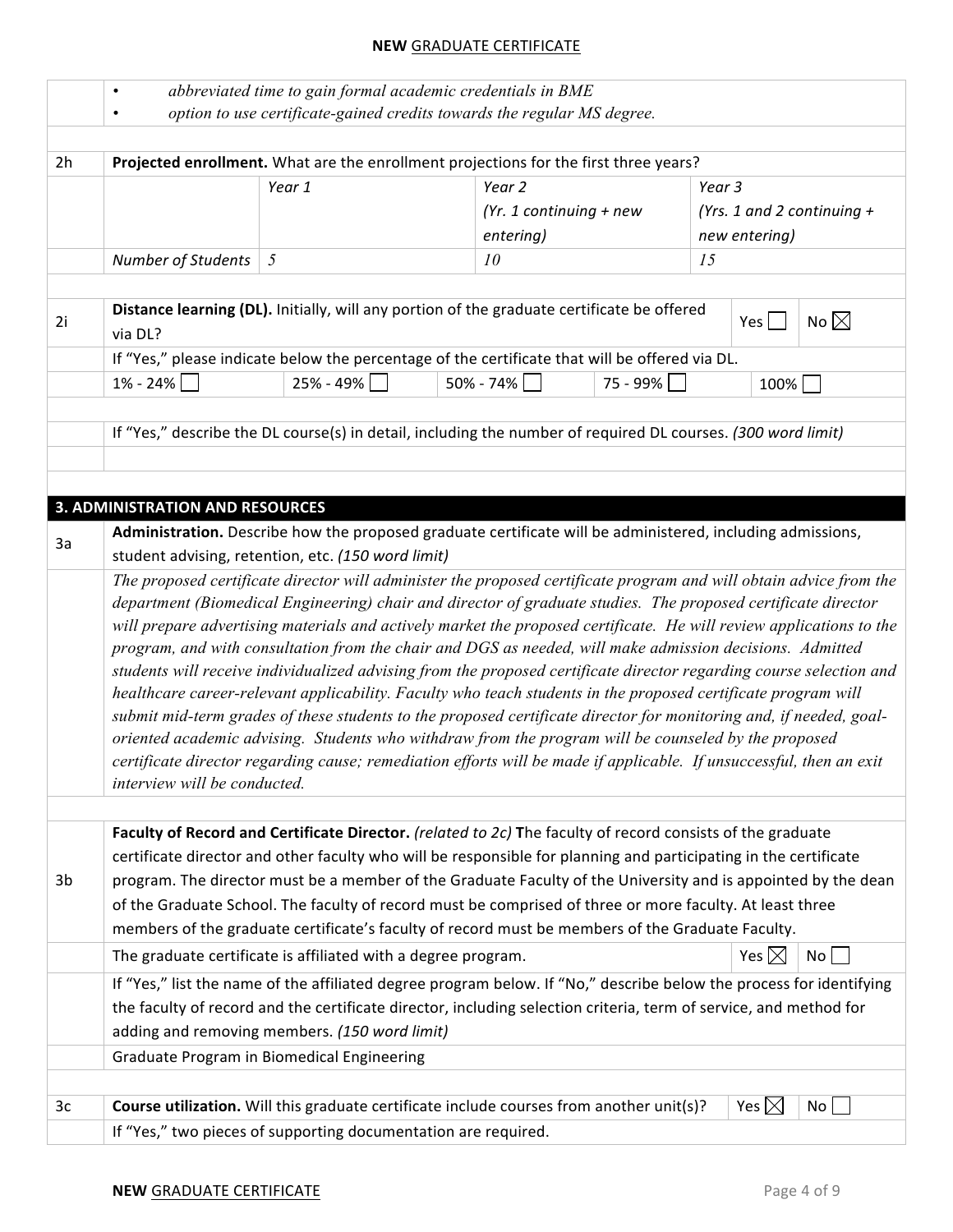|           | $\boxtimes$ Check to confirm that appended to the end of this form is a letter of support from the other units'<br>chair/director <sup>4</sup> from which individual courses will be used. The letter must include demonstration of true<br>collaboration between multiple units <sup>5</sup> and impact on the course's use on the home educational unit. |            |                |  |  |  |  |
|-----------|------------------------------------------------------------------------------------------------------------------------------------------------------------------------------------------------------------------------------------------------------------------------------------------------------------------------------------------------------------|------------|----------------|--|--|--|--|
|           | $\boxtimes$ Check to confirm that appended to the end of this form is verification that the chair/director of the other<br>unit has consent from the faculty members of the unit. This typically takes the form of meeting minutes.                                                                                                                        |            |                |  |  |  |  |
|           |                                                                                                                                                                                                                                                                                                                                                            |            |                |  |  |  |  |
| 3d        | Financial Resources. What are the (non-course) resource implications for the proposed graduate certificate,<br>including any projected budget needs? (300 word limit)                                                                                                                                                                                      |            |                |  |  |  |  |
|           | No significant expenditure of funds is anticipated to implement the proposed certificate program. Courses<br>included in the proposed certificate program are approved and currently offered. No new courses will be<br>developed for this program.                                                                                                        |            |                |  |  |  |  |
| 3e        | Other Resources. Will the proposed certificate utilize resources (e.g. departmentally<br>No $\boxtimes$<br>Yes $ $<br>controlled equipment or lab space) from additional units/programs?                                                                                                                                                                   |            |                |  |  |  |  |
|           | If "Yes," identify the other resources that will be shared. (150 word limit)                                                                                                                                                                                                                                                                               |            |                |  |  |  |  |
|           |                                                                                                                                                                                                                                                                                                                                                            |            |                |  |  |  |  |
|           | If "Yes," two pieces of supporting documentation are required.                                                                                                                                                                                                                                                                                             |            |                |  |  |  |  |
|           | Check to confirm that appended to the end of this form is a letter of support from the appropriate<br>chair/director <sup>4</sup> of the unit whose "other resources" will be used.                                                                                                                                                                        |            |                |  |  |  |  |
|           | Check to confirm that appended to the end of this form is verification that the chair/director of the other<br>unit has consent from the faculty members of the unit. This typically takes the form of meeting minutes.                                                                                                                                    |            |                |  |  |  |  |
| 4. IMPACT |                                                                                                                                                                                                                                                                                                                                                            |            |                |  |  |  |  |
| 4a        | Other related programs. Are there any related UK programs and certificates?                                                                                                                                                                                                                                                                                | Yes $\Box$ | No $\boxtimes$ |  |  |  |  |
|           | If "Yes," describe how the new certificate will complement these existing UK offerings. (250 word limit)                                                                                                                                                                                                                                                   |            |                |  |  |  |  |
|           |                                                                                                                                                                                                                                                                                                                                                            |            |                |  |  |  |  |
|           | If "Yes," two pieces of supporting documentation are required.                                                                                                                                                                                                                                                                                             |            |                |  |  |  |  |
|           | Check to confirm that appended to the end of this form is a letter of support from each potentially-affected<br>academic unit administrators.                                                                                                                                                                                                              |            |                |  |  |  |  |
|           | Check to confirm that appended to the end of this form is verification that the chair/director has input from<br>the faculty members of the unit. This typically takes the form of meeting minutes.                                                                                                                                                        |            |                |  |  |  |  |
|           |                                                                                                                                                                                                                                                                                                                                                            |            |                |  |  |  |  |
|           | 5. ADMISSIONS CRITERIA AND CURRICULUM STRUCTURE                                                                                                                                                                                                                                                                                                            |            |                |  |  |  |  |
| 5a        | Admissions criteria. List the admissions criteria for the proposed graduate certificate. (150 word limit)<br>Prospective students for the proposed certificate program must: 1) have a bachelor's degree in engineering from                                                                                                                               |            |                |  |  |  |  |
|           | an ABET-accredited post-secondary school (or equivalent) or a bachelor's degree in biology, chemistry,<br>mathematics, or physics, 2) earn a GPA of 3.0 or greater at the institution granting the bachelor's degree, and 3)                                                                                                                               |            |                |  |  |  |  |
|           |                                                                                                                                                                                                                                                                                                                                                            |            |                |  |  |  |  |

 $^4$  A dean may submit a letter only when there is no educational unit below the college level, i.e. there is no department/school.<br>
<sup>5</sup> Show evidence of detailed collaborative consultation with such units early in the process.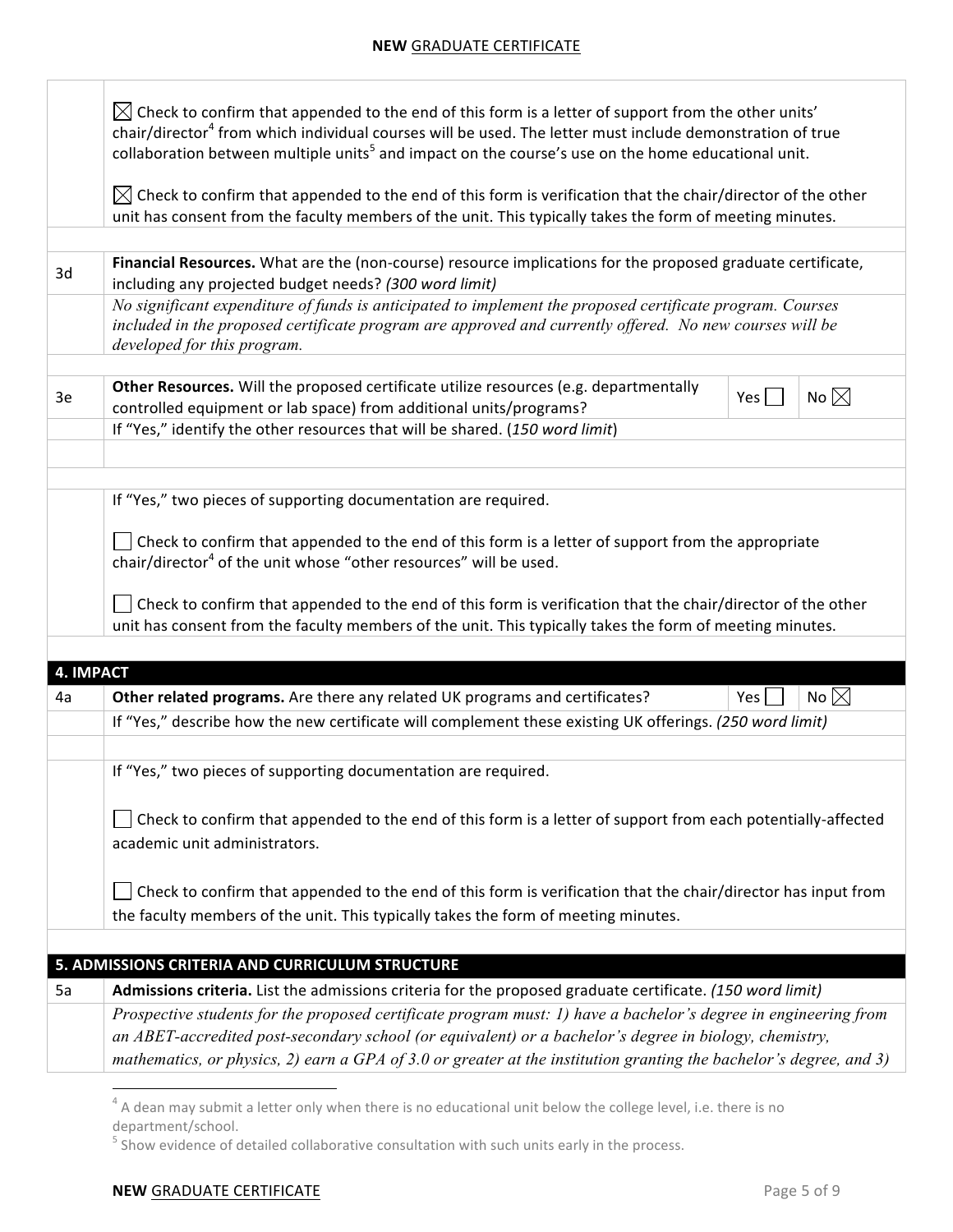|                    | demonstrate (via official transcript) successful completion (grade B or better) in each of 2 courses (minimum total<br>6 credit-hours) of college mathematics (consisting of differential and integral calculus). All three criteria must be<br>met to be eligible for admission into the proposed certificate program. |                  |                            |  |  |  |  |  |  |
|--------------------|-------------------------------------------------------------------------------------------------------------------------------------------------------------------------------------------------------------------------------------------------------------------------------------------------------------------------|------------------|----------------------------|--|--|--|--|--|--|
| 5b                 | Core courses. List the required core courses below.                                                                                                                                                                                                                                                                     |                  |                            |  |  |  |  |  |  |
| Prefix &<br>Number | <b>Course Title</b>                                                                                                                                                                                                                                                                                                     | Credit<br>Hrs    | Course Status <sup>6</sup> |  |  |  |  |  |  |
|                    | None                                                                                                                                                                                                                                                                                                                    |                  | Select one                 |  |  |  |  |  |  |
|                    |                                                                                                                                                                                                                                                                                                                         |                  | Select one                 |  |  |  |  |  |  |
|                    |                                                                                                                                                                                                                                                                                                                         |                  | Select one                 |  |  |  |  |  |  |
|                    |                                                                                                                                                                                                                                                                                                                         |                  | Select one                 |  |  |  |  |  |  |
|                    |                                                                                                                                                                                                                                                                                                                         |                  | Select one                 |  |  |  |  |  |  |
|                    | <b>Total Credit Hours of Core Courses:</b>                                                                                                                                                                                                                                                                              |                  |                            |  |  |  |  |  |  |
|                    |                                                                                                                                                                                                                                                                                                                         |                  |                            |  |  |  |  |  |  |
| 5c                 | Elective courses. List the electives below.                                                                                                                                                                                                                                                                             |                  |                            |  |  |  |  |  |  |
| Prefix &<br>Number | <b>Course Title</b>                                                                                                                                                                                                                                                                                                     | Credit<br>Hrs    | Course Status <sup>7</sup> |  |  |  |  |  |  |
| <b>BME</b><br>530  | <b>Biomedical Instrumentation</b>                                                                                                                                                                                                                                                                                       | $\mathfrak{Z}$   | No Change                  |  |  |  |  |  |  |
| <b>BME</b><br>579  | Neural Engineering                                                                                                                                                                                                                                                                                                      | $\mathfrak{Z}$   | No Change                  |  |  |  |  |  |  |
| <b>BME</b><br>599  | Topics in Biomedical Engineering                                                                                                                                                                                                                                                                                        | $\mathfrak{Z}$   | No Change                  |  |  |  |  |  |  |
| <b>BME</b><br>610  | <b>Biomedical Control Systems</b>                                                                                                                                                                                                                                                                                       | $\mathfrak{Z}$   | No Change                  |  |  |  |  |  |  |
| <b>BME</b><br>615  | <b>Biomedical Signal Processing II</b>                                                                                                                                                                                                                                                                                  | $\mathfrak{Z}$   | No Change                  |  |  |  |  |  |  |
| <b>BME</b><br>640  | <b>Biomedical Engineering Ethics</b>                                                                                                                                                                                                                                                                                    | $\boldsymbol{l}$ | No Change                  |  |  |  |  |  |  |
| <b>BME</b><br>661  | <b>Biomedical Materials Science and Engineering</b>                                                                                                                                                                                                                                                                     | $\mathfrak{Z}$   | No Change                  |  |  |  |  |  |  |
| <b>BME</b><br>662  | Tissue Implant Interface<br>$\mathfrak{Z}$                                                                                                                                                                                                                                                                              |                  | No Change                  |  |  |  |  |  |  |
| <b>BME</b><br>670  | <b>Biosolid Mechanics</b>                                                                                                                                                                                                                                                                                               | $\mathfrak{Z}$   | No Change                  |  |  |  |  |  |  |
| <b>BME</b><br>672  | Musculoskeletal Biomechanics                                                                                                                                                                                                                                                                                            | $\mathfrak{Z}$   | No Change                  |  |  |  |  |  |  |
| <b>BME</b><br>685  | <b>Biofluid Mechanics</b>                                                                                                                                                                                                                                                                                               | $\mathfrak{Z}$   | No Change                  |  |  |  |  |  |  |
| <b>BME</b>         | Special Problems in Biomedical Engineering                                                                                                                                                                                                                                                                              | $\mathfrak{Z}$   | No Change                  |  |  |  |  |  |  |

 $^6$  Use the drop-down list to indicate if the course is a new course ("new"), an existing course that will change ("change"), or if the course is an existing course that will not change ("no change").

<u> Andrew Maria (1989)</u>

<sup>&</sup>lt;sup>7</sup> Use the drop-down list to indicate if the course is a new course ("new"), an existing course that will change ("change"), or if the course is an existing course that will not change ("no change").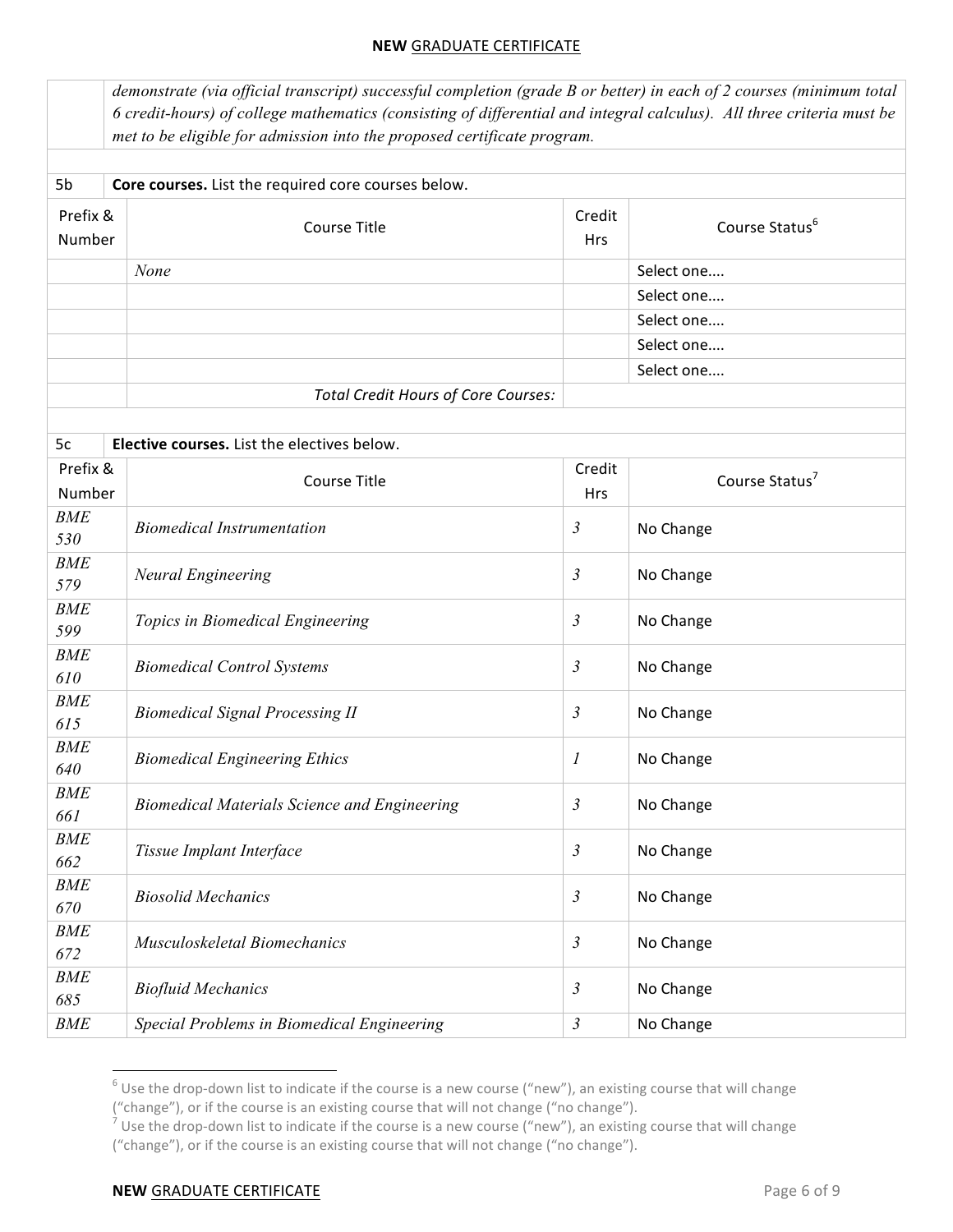| 781        |                                                                                                                                                                                                                                                                                                                                                                                                                                                                                                                                                                                                                                                                                                                                                                                                                                                                                                                                                                                                                                                                                                                                                                                                                                                                                                                                            |                |            |       |                |  |  |
|------------|--------------------------------------------------------------------------------------------------------------------------------------------------------------------------------------------------------------------------------------------------------------------------------------------------------------------------------------------------------------------------------------------------------------------------------------------------------------------------------------------------------------------------------------------------------------------------------------------------------------------------------------------------------------------------------------------------------------------------------------------------------------------------------------------------------------------------------------------------------------------------------------------------------------------------------------------------------------------------------------------------------------------------------------------------------------------------------------------------------------------------------------------------------------------------------------------------------------------------------------------------------------------------------------------------------------------------------------------|----------------|------------|-------|----------------|--|--|
| <b>BME</b> |                                                                                                                                                                                                                                                                                                                                                                                                                                                                                                                                                                                                                                                                                                                                                                                                                                                                                                                                                                                                                                                                                                                                                                                                                                                                                                                                            |                | No Change  |       |                |  |  |
| 790        | Research in Biomedical Engineering                                                                                                                                                                                                                                                                                                                                                                                                                                                                                                                                                                                                                                                                                                                                                                                                                                                                                                                                                                                                                                                                                                                                                                                                                                                                                                         | $1-6$          |            |       |                |  |  |
| PGY        | Principles of Human Physiology Lectures                                                                                                                                                                                                                                                                                                                                                                                                                                                                                                                                                                                                                                                                                                                                                                                                                                                                                                                                                                                                                                                                                                                                                                                                                                                                                                    | $\overline{4}$ | No Change  |       |                |  |  |
| 412g       |                                                                                                                                                                                                                                                                                                                                                                                                                                                                                                                                                                                                                                                                                                                                                                                                                                                                                                                                                                                                                                                                                                                                                                                                                                                                                                                                            |                |            |       |                |  |  |
| PGY 502    | Principles of Systems, Cellular, and Molecular Physiology                                                                                                                                                                                                                                                                                                                                                                                                                                                                                                                                                                                                                                                                                                                                                                                                                                                                                                                                                                                                                                                                                                                                                                                                                                                                                  | 5              | No Change  |       |                |  |  |
| <b>BME</b> |                                                                                                                                                                                                                                                                                                                                                                                                                                                                                                                                                                                                                                                                                                                                                                                                                                                                                                                                                                                                                                                                                                                                                                                                                                                                                                                                            |                |            |       |                |  |  |
| 605        | <b>Biomedical Signal Processing I</b>                                                                                                                                                                                                                                                                                                                                                                                                                                                                                                                                                                                                                                                                                                                                                                                                                                                                                                                                                                                                                                                                                                                                                                                                                                                                                                      | 3              | No Change  |       |                |  |  |
|            |                                                                                                                                                                                                                                                                                                                                                                                                                                                                                                                                                                                                                                                                                                                                                                                                                                                                                                                                                                                                                                                                                                                                                                                                                                                                                                                                            |                | Select one |       |                |  |  |
|            |                                                                                                                                                                                                                                                                                                                                                                                                                                                                                                                                                                                                                                                                                                                                                                                                                                                                                                                                                                                                                                                                                                                                                                                                                                                                                                                                            |                | Select one |       |                |  |  |
|            |                                                                                                                                                                                                                                                                                                                                                                                                                                                                                                                                                                                                                                                                                                                                                                                                                                                                                                                                                                                                                                                                                                                                                                                                                                                                                                                                            |                | Select one |       |                |  |  |
|            |                                                                                                                                                                                                                                                                                                                                                                                                                                                                                                                                                                                                                                                                                                                                                                                                                                                                                                                                                                                                                                                                                                                                                                                                                                                                                                                                            |                | Select one |       |                |  |  |
|            |                                                                                                                                                                                                                                                                                                                                                                                                                                                                                                                                                                                                                                                                                                                                                                                                                                                                                                                                                                                                                                                                                                                                                                                                                                                                                                                                            |                |            |       |                |  |  |
| 5d         | Are there any other requirements for the graduate certificate? If "Yes," note below.<br>(150 word limit)                                                                                                                                                                                                                                                                                                                                                                                                                                                                                                                                                                                                                                                                                                                                                                                                                                                                                                                                                                                                                                                                                                                                                                                                                                   |                |            | Yes   | No $\boxtimes$ |  |  |
|            |                                                                                                                                                                                                                                                                                                                                                                                                                                                                                                                                                                                                                                                                                                                                                                                                                                                                                                                                                                                                                                                                                                                                                                                                                                                                                                                                            |                |            |       |                |  |  |
|            | Is there any other narrative about the graduate certificate that should be included in                                                                                                                                                                                                                                                                                                                                                                                                                                                                                                                                                                                                                                                                                                                                                                                                                                                                                                                                                                                                                                                                                                                                                                                                                                                     |                |            |       |                |  |  |
| 5e         | the Bulletin? If "Yes," please note below. (300 word limit)                                                                                                                                                                                                                                                                                                                                                                                                                                                                                                                                                                                                                                                                                                                                                                                                                                                                                                                                                                                                                                                                                                                                                                                                                                                                                |                |            | $Yes$ | No             |  |  |
|            | "The Engineering in Healthcare certificate offers quantitative graduate-level study of contemporary human<br>healthcare issues based upon a multidisciplinary application of scientific and engineering principles. This<br>program is designed for students with a bachelor's degree who: a) desire new application of existing quantitative<br>skills to processes and challenges attending the human body, b) wish to improve the competitiveness of their<br>application to medical or dental schools, c) seek healthcare profession-related use of the interval between<br>undergraduate studies and the beginning of medical or dental school, d) yearn for clinically-relevant research<br>experience with engineering and medical or dental faculty and the potential for authorship on scholarly creative<br>works, e) contemplate a career in academic medicine or dentistry and desire to obtain preliminary experience in<br>the research aspect of this career, $f$ ) want a healthcare-related career alternative in the event of unsuccessful<br>admission to medical or dental school, or g) wish to explore the discipline of biomedical engineering without<br>formally committing to a master's program in this field, yet retain the option to apply certificate-earned credits<br>toward the Master's or PhD degree." |                |            |       |                |  |  |
|            |                                                                                                                                                                                                                                                                                                                                                                                                                                                                                                                                                                                                                                                                                                                                                                                                                                                                                                                                                                                                                                                                                                                                                                                                                                                                                                                                            |                |            |       |                |  |  |
|            | <b>6. ASSESSMENT</b>                                                                                                                                                                                                                                                                                                                                                                                                                                                                                                                                                                                                                                                                                                                                                                                                                                                                                                                                                                                                                                                                                                                                                                                                                                                                                                                       |                |            |       |                |  |  |
| 6a         | Student learning outcomes. Please provide the student learning outcomes for the graduate certificate. List the<br>knowledge, competencies, and skills (learning outcomes) students will be able to do upon completion. (Use                                                                                                                                                                                                                                                                                                                                                                                                                                                                                                                                                                                                                                                                                                                                                                                                                                                                                                                                                                                                                                                                                                                |                |            |       |                |  |  |
|            | action verbs, not simply "understand.") (250 word limit)                                                                                                                                                                                                                                                                                                                                                                                                                                                                                                                                                                                                                                                                                                                                                                                                                                                                                                                                                                                                                                                                                                                                                                                                                                                                                   |                |            |       |                |  |  |
|            | Students who have successfully completed the certificate program will obtain new knowledge regarding the<br>anatomy, biochemistr,y and physiological processes of the human body. They will use this new knowledge as the                                                                                                                                                                                                                                                                                                                                                                                                                                                                                                                                                                                                                                                                                                                                                                                                                                                                                                                                                                                                                                                                                                                  |                |            |       |                |  |  |
|            | foundation for certificate-derived competencies regarding the identification and quantification of engineering                                                                                                                                                                                                                                                                                                                                                                                                                                                                                                                                                                                                                                                                                                                                                                                                                                                                                                                                                                                                                                                                                                                                                                                                                             |                |            |       |                |  |  |
|            | parameters describing selected human anatomical, biochemical, and physiological processes. The level of these                                                                                                                                                                                                                                                                                                                                                                                                                                                                                                                                                                                                                                                                                                                                                                                                                                                                                                                                                                                                                                                                                                                                                                                                                              |                |            |       |                |  |  |
|            | competencies will be assessed by oral and written examinations which gauge the students ability to integrate                                                                                                                                                                                                                                                                                                                                                                                                                                                                                                                                                                                                                                                                                                                                                                                                                                                                                                                                                                                                                                                                                                                                                                                                                               |                |            |       |                |  |  |
|            | qualitative facts and processes with the appropriate mathematical relationships linking the key parameters                                                                                                                                                                                                                                                                                                                                                                                                                                                                                                                                                                                                                                                                                                                                                                                                                                                                                                                                                                                                                                                                                                                                                                                                                                 |                |            |       |                |  |  |
|            | describing these facts and processes. Certificate-conferred skills will be also be assessed by oral examinations                                                                                                                                                                                                                                                                                                                                                                                                                                                                                                                                                                                                                                                                                                                                                                                                                                                                                                                                                                                                                                                                                                                                                                                                                           |                |            |       |                |  |  |
|            | that measure the student's ability to analyze these quantitatiave expressions and from them draw clinically relevant                                                                                                                                                                                                                                                                                                                                                                                                                                                                                                                                                                                                                                                                                                                                                                                                                                                                                                                                                                                                                                                                                                                                                                                                                       |                |            |       |                |  |  |
|            |                                                                                                                                                                                                                                                                                                                                                                                                                                                                                                                                                                                                                                                                                                                                                                                                                                                                                                                                                                                                                                                                                                                                                                                                                                                                                                                                            |                |            |       |                |  |  |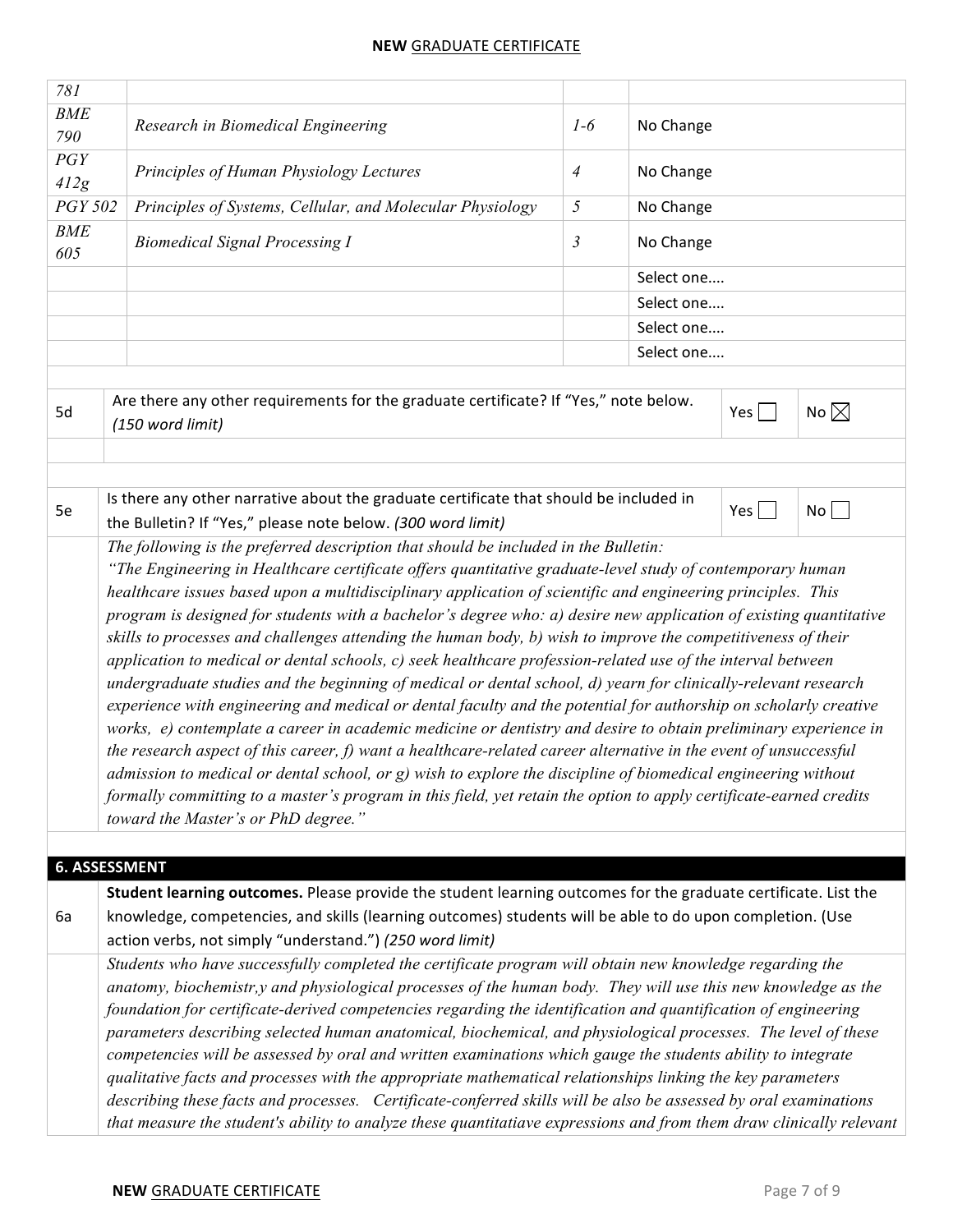|    | conclusions that students can effectively communicate to professional healthcare providers in multiple oral (one-<br>on-one to professional conference presentations) and written (technical reports) venues. Student skill attainment<br>will also be assesed by oral examinations evaluating the ability of the students to defend these quantitative<br>engineering models and explanations against competing evidence and theories Faculty administering these oral<br>and written examinations will require minimum standards of competency that are greater than the standards<br>required of undergraduate students pursuing a minor in biomedical engineering, but less than the standards<br>required of graduate students pursuing a master's degree in biomedical engineering.                                                                                                                                                                                                                                       |                                       |                         |                                                                                                                                                                                                                                                                                                                                                                                                                                                                                                                                                             |  |  |  |  |  |
|----|---------------------------------------------------------------------------------------------------------------------------------------------------------------------------------------------------------------------------------------------------------------------------------------------------------------------------------------------------------------------------------------------------------------------------------------------------------------------------------------------------------------------------------------------------------------------------------------------------------------------------------------------------------------------------------------------------------------------------------------------------------------------------------------------------------------------------------------------------------------------------------------------------------------------------------------------------------------------------------------------------------------------------------|---------------------------------------|-------------------------|-------------------------------------------------------------------------------------------------------------------------------------------------------------------------------------------------------------------------------------------------------------------------------------------------------------------------------------------------------------------------------------------------------------------------------------------------------------------------------------------------------------------------------------------------------------|--|--|--|--|--|
|    |                                                                                                                                                                                                                                                                                                                                                                                                                                                                                                                                                                                                                                                                                                                                                                                                                                                                                                                                                                                                                                 |                                       |                         |                                                                                                                                                                                                                                                                                                                                                                                                                                                                                                                                                             |  |  |  |  |  |
| 6b |                                                                                                                                                                                                                                                                                                                                                                                                                                                                                                                                                                                                                                                                                                                                                                                                                                                                                                                                                                                                                                 |                                       |                         | Student learning outcome (SLO) assessment. How and when will student learning outcomes be assessed? Please<br>map proposed measures to the SLOs they are intended to assess. Do not use grades or indirect measures (e.g.<br>focus groups, surveys) as the sole method. Measures likely include artifacts such as course-embedded<br>assessment (e.g., portfolios, research papers or oral presentations); and course-embedded test items (embedded<br>test questions, licensure/certification testing, nationally or state-normed exams). (300 word limit) |  |  |  |  |  |
|    | Assessment of student learning outcome will be obtained from three different sources. First: student learning<br>progress in coursework will be assessed by in-class performance, homework assignments, and course-required<br>projects. Second, it is anticipated that most students in the proposed certificate program will choose one or more<br>research courses; learning outcomes from these BME 790 courses will be assessed by performance regarding:<br>laboratory assignments, intramural oral presentations, written abstracts, and contributions to peer-reviewed<br>manuscripts (where appropriate). The third and final metric of student learning outcomes will be obtained from<br>faculty based evaluations assessing student knowledge and quantitative reasoning skills demonstrating the level of<br>application of engineering principles to anatomical, biochemical and physiological processes that result in<br>clinically relevant new insights effectively communicated to healthcare professionals. |                                       |                         |                                                                                                                                                                                                                                                                                                                                                                                                                                                                                                                                                             |  |  |  |  |  |
|    |                                                                                                                                                                                                                                                                                                                                                                                                                                                                                                                                                                                                                                                                                                                                                                                                                                                                                                                                                                                                                                 |                                       |                         |                                                                                                                                                                                                                                                                                                                                                                                                                                                                                                                                                             |  |  |  |  |  |
|    |                                                                                                                                                                                                                                                                                                                                                                                                                                                                                                                                                                                                                                                                                                                                                                                                                                                                                                                                                                                                                                 |                                       |                         | Certificate outcome assessment <sup>8</sup> . Describe evaluation procedures for the proposed graduate certificate. Include                                                                                                                                                                                                                                                                                                                                                                                                                                 |  |  |  |  |  |
| 6c |                                                                                                                                                                                                                                                                                                                                                                                                                                                                                                                                                                                                                                                                                                                                                                                                                                                                                                                                                                                                                                 |                                       |                         | how the faculty of record will determine whether the program is a success or a failure. List the benchmarks, the<br>assessment tools, and the plan of action if the program does not meet its objectives. (250 word limit)                                                                                                                                                                                                                                                                                                                                  |  |  |  |  |  |
|    | Multiple levels of certificate outcome assessment are described in Section 2.7 of the attached document.                                                                                                                                                                                                                                                                                                                                                                                                                                                                                                                                                                                                                                                                                                                                                                                                                                                                                                                        |                                       |                         |                                                                                                                                                                                                                                                                                                                                                                                                                                                                                                                                                             |  |  |  |  |  |
|    |                                                                                                                                                                                                                                                                                                                                                                                                                                                                                                                                                                                                                                                                                                                                                                                                                                                                                                                                                                                                                                 |                                       |                         |                                                                                                                                                                                                                                                                                                                                                                                                                                                                                                                                                             |  |  |  |  |  |
|    |                                                                                                                                                                                                                                                                                                                                                                                                                                                                                                                                                                                                                                                                                                                                                                                                                                                                                                                                                                                                                                 | 7. OTHER INFORMATION                  |                         |                                                                                                                                                                                                                                                                                                                                                                                                                                                                                                                                                             |  |  |  |  |  |
| 7a |                                                                                                                                                                                                                                                                                                                                                                                                                                                                                                                                                                                                                                                                                                                                                                                                                                                                                                                                                                                                                                 |                                       |                         | Is there any other information about the graduate certificate to add? (150 word limit)                                                                                                                                                                                                                                                                                                                                                                                                                                                                      |  |  |  |  |  |
|    | This is a novel certificate program that offers benefits to all stakeholders, especially students, the University and<br>the healthcare community. See Section 1.1 of the attached document. The proposed certificate program augments,<br>but does not compete with, other UK graduate or professional programs.                                                                                                                                                                                                                                                                                                                                                                                                                                                                                                                                                                                                                                                                                                               |                                       |                         |                                                                                                                                                                                                                                                                                                                                                                                                                                                                                                                                                             |  |  |  |  |  |
|    |                                                                                                                                                                                                                                                                                                                                                                                                                                                                                                                                                                                                                                                                                                                                                                                                                                                                                                                                                                                                                                 | 8. APPROVALS/REVIEWS                  |                         |                                                                                                                                                                                                                                                                                                                                                                                                                                                                                                                                                             |  |  |  |  |  |
|    |                                                                                                                                                                                                                                                                                                                                                                                                                                                                                                                                                                                                                                                                                                                                                                                                                                                                                                                                                                                                                                 |                                       |                         | Information below does not supersede the requirement for individual letters of support from educational unit                                                                                                                                                                                                                                                                                                                                                                                                                                                |  |  |  |  |  |
|    |                                                                                                                                                                                                                                                                                                                                                                                                                                                                                                                                                                                                                                                                                                                                                                                                                                                                                                                                                                                                                                 |                                       |                         | administrators and verification of faculty support (typically takes the form of meeting minutes).                                                                                                                                                                                                                                                                                                                                                                                                                                                           |  |  |  |  |  |
|    |                                                                                                                                                                                                                                                                                                                                                                                                                                                                                                                                                                                                                                                                                                                                                                                                                                                                                                                                                                                                                                 | <b>Reviewing Group</b><br><b>Name</b> | <b>Date</b><br>Approved | <b>Contact Person Name/Phone/Email</b>                                                                                                                                                                                                                                                                                                                                                                                                                                                                                                                      |  |  |  |  |  |
|    |                                                                                                                                                                                                                                                                                                                                                                                                                                                                                                                                                                                                                                                                                                                                                                                                                                                                                                                                                                                                                                 |                                       |                         | (Within College) In addition to the information below, attach documentation of department and college approval.                                                                                                                                                                                                                                                                                                                                                                                                                                             |  |  |  |  |  |
| 8a |                                                                                                                                                                                                                                                                                                                                                                                                                                                                                                                                                                                                                                                                                                                                                                                                                                                                                                                                                                                                                                 | department- and college-level votes.  |                         | This typically takes the form of meeting minutes but may also be an email from the unit head reporting                                                                                                                                                                                                                                                                                                                                                                                                                                                      |  |  |  |  |  |
|    |                                                                                                                                                                                                                                                                                                                                                                                                                                                                                                                                                                                                                                                                                                                                                                                                                                                                                                                                                                                                                                 | Biomed. Eng.                          | 2 March 2015            | David Pienkowski / 218-1667 / pienkow@uky.edu                                                                                                                                                                                                                                                                                                                                                                                                                                                                                                               |  |  |  |  |  |
|    |                                                                                                                                                                                                                                                                                                                                                                                                                                                                                                                                                                                                                                                                                                                                                                                                                                                                                                                                                                                                                                 |                                       |                         | $\sqrt{2}$<br>Γ                                                                                                                                                                                                                                                                                                                                                                                                                                                                                                                                             |  |  |  |  |  |
|    |                                                                                                                                                                                                                                                                                                                                                                                                                                                                                                                                                                                                                                                                                                                                                                                                                                                                                                                                                                                                                                 |                                       |                         |                                                                                                                                                                                                                                                                                                                                                                                                                                                                                                                                                             |  |  |  |  |  |

 $^8$  This is a plan of how the certificate will be assessed, which is different from assessing student learning outcomes.

<u> Andrew Maria (1989)</u>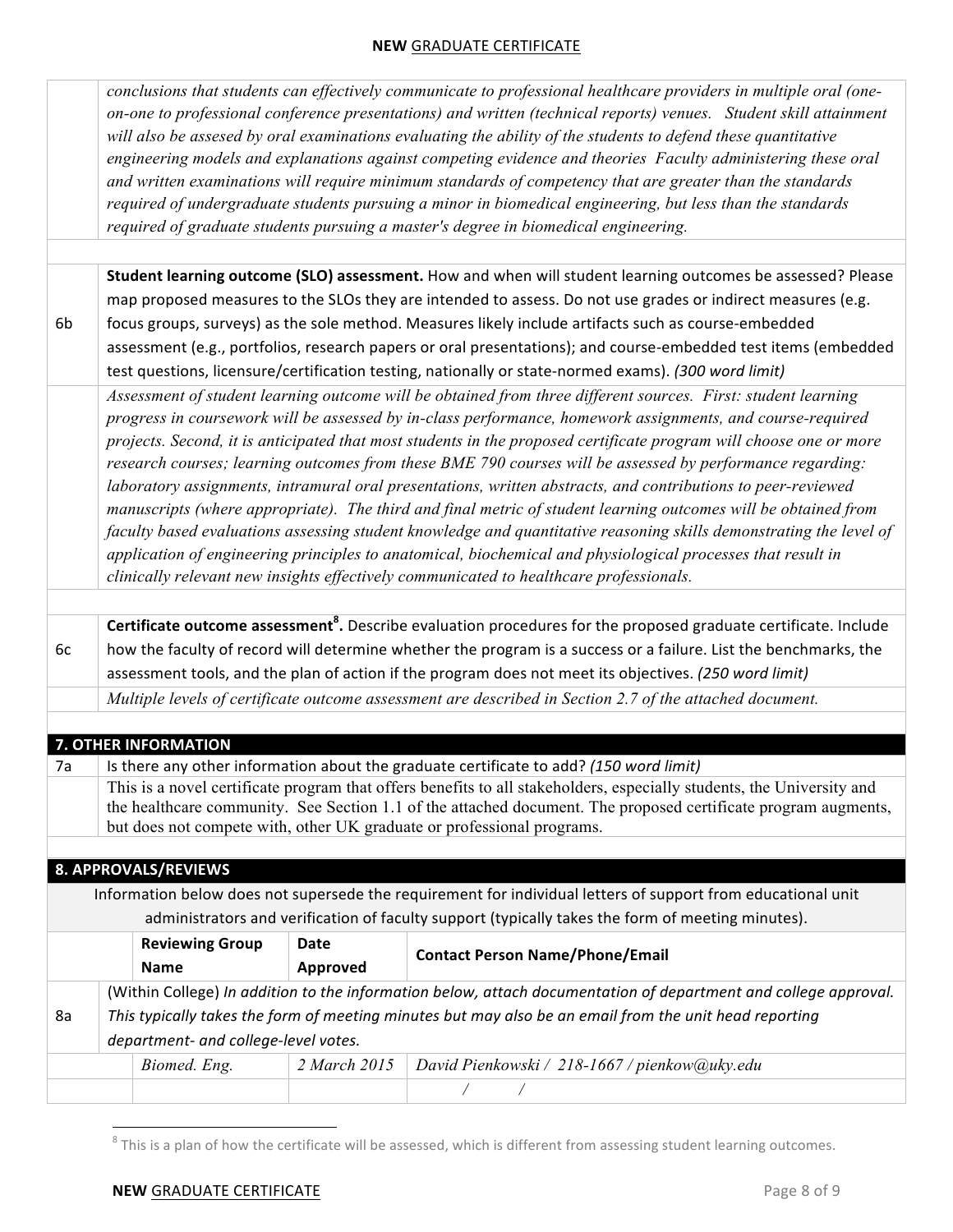| 8b | (Collaborating and/or Affected Units) |                                              |                      |                                                      |
|----|---------------------------------------|----------------------------------------------|----------------------|------------------------------------------------------|
|    | Physiology                            | 24 March<br>2015                             |                      | Francisco Andrade / 323-6045 / paco.andrade@uky.edu  |
|    | Physiology                            | 16 February<br>2016                          |                      | Allison Walters / 323-4618 / allison.walters@uky.edu |
|    |                                       |                                              | $\bigg)$<br>$\bigg)$ |                                                      |
|    |                                       |                                              |                      |                                                      |
|    |                                       |                                              |                      |                                                      |
|    |                                       |                                              |                      |                                                      |
|    |                                       |                                              |                      |                                                      |
|    |                                       |                                              |                      |                                                      |
|    |                                       |                                              |                      |                                                      |
|    |                                       |                                              |                      |                                                      |
| 8c | (Senate Academic Council)             |                                              | <b>Date Approved</b> | <b>Contact Person Name</b>                           |
|    |                                       | Health Care Colleges Council (if applicable) |                      |                                                      |
|    | <b>Graduate Council</b>               |                                              |                      |                                                      |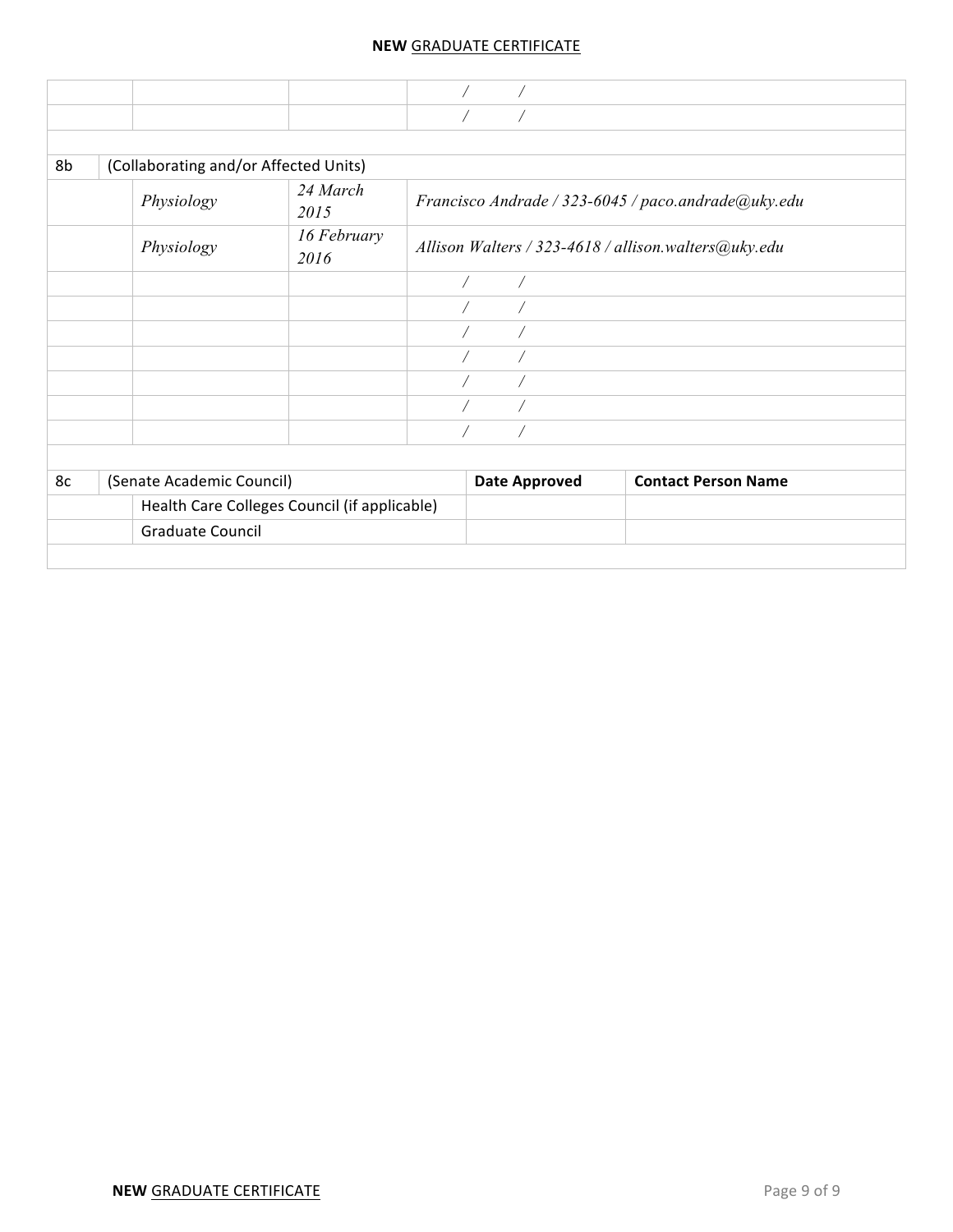

# **New Cmte Item (SAPC)\_Proposed New Graduate Certificate in Engineering in Healthcare**

**Pienkowski, David** <pienkow@uky.edu> Fri, Oct 14, 2016 at 5:31 PM

To: "Schroeder, Margaret" <m.mohr@uky.edu>

Cc: "Patwardhan, Abhijit" <abhijit.patwardhan@uky.edu>, "Pienkowski, David" <pienkow@uky.edu>

Dear Margaret:

Thank you for the comments from the committee.

In light of these comments, attached please find two revised application documents (both dated today in the file name) for the proposed "Engineering in Healthcare" certificate.

Point-by-point responses to the comments provided to me from the committee are provided in green ink.

Please advise if these responses and changes to the application documents are satisfactory.

Thank you for moving this certificate program forward. I look forward to your response.

David

From: Schroeder, Margaret [mailto:m.mohr@uky.edu] Sent: Monday, October 03, 2016 1:45 PM To: Pienkowski, David Subject: Re: New Cmte Item (SAPC) Proposed New Graduate Certificate in Engineering in Healthcare

Hi David-

The SAPC met today to review the Proposed Graduate Certificate in Engineering in Healthcare. The committee moved to table the approval of the certificate pending the following recommendations:

Please restate 6a in SACS-COC Student Learning Outcome Language. These are the SLOs your program will be held to during periodic review, SACS review, etc. Make sure that the assessment you have for the SLOs really do assess the SLOs. Section 6a was restated according to criteria listed in Regional Accreditation and Student Learning guidelines endorsed by the Commission on Colleges of the Southern Association of Colleges and Schools.

\* According to the minutes attached from the Dept of Physiology, PGY 412G and 502 are required courses. This does not match what is listed in program requirements. Please clarify for the committee the content of the minutes. The letter from the chair seems to suggest that they are OK with the inclusion and does not mention them being required. Is the latter what is true? No. Per section 5a there are no required courses. Per Section 5c, PGY 412g or PGY 502 are elective courses.

You state the students should complete the certificate in one semester, 15-17 hours total. Over 15 hours is considered overload at the graduate school level. Please add a statement in there clarifying that if a student takes over 15 hours they will have to seek permission from the graduate to take an overload of courses. In accord with the committee's recommendation, the following sentence was added to the third paragraph of section 2.6: "Students in the proposed certificate program who chose courses totaling 16 or 17 credit hours must either distribute such coursework over two or more semesters, or formally obtain permission for an overload from the Graduate School if they desire to complete either a 16 or 17 credit hour program in a single semester.

STA is listed as required, but there is no indication the department was contacted and OK with the inclusion of the course. Statistics course references deleted.

\* Where are the physiology courses? Listed on page 7 of the application form. Are they assumed to be elective options in the tracks you identify? Yes

\* There are no minutes from your department and college indicating this program was approved. Minutes of the Biomedical Engineering Departmental Faculty Meeting showing approval of the proposed program on 2 March 2015 are attached.

Please remove the syllabi from the program paperwork. They are not required and not necessary. Removed as requested.

Under the evaluation form attached at the end, you state a physiology elective and stats elective has to be taken. This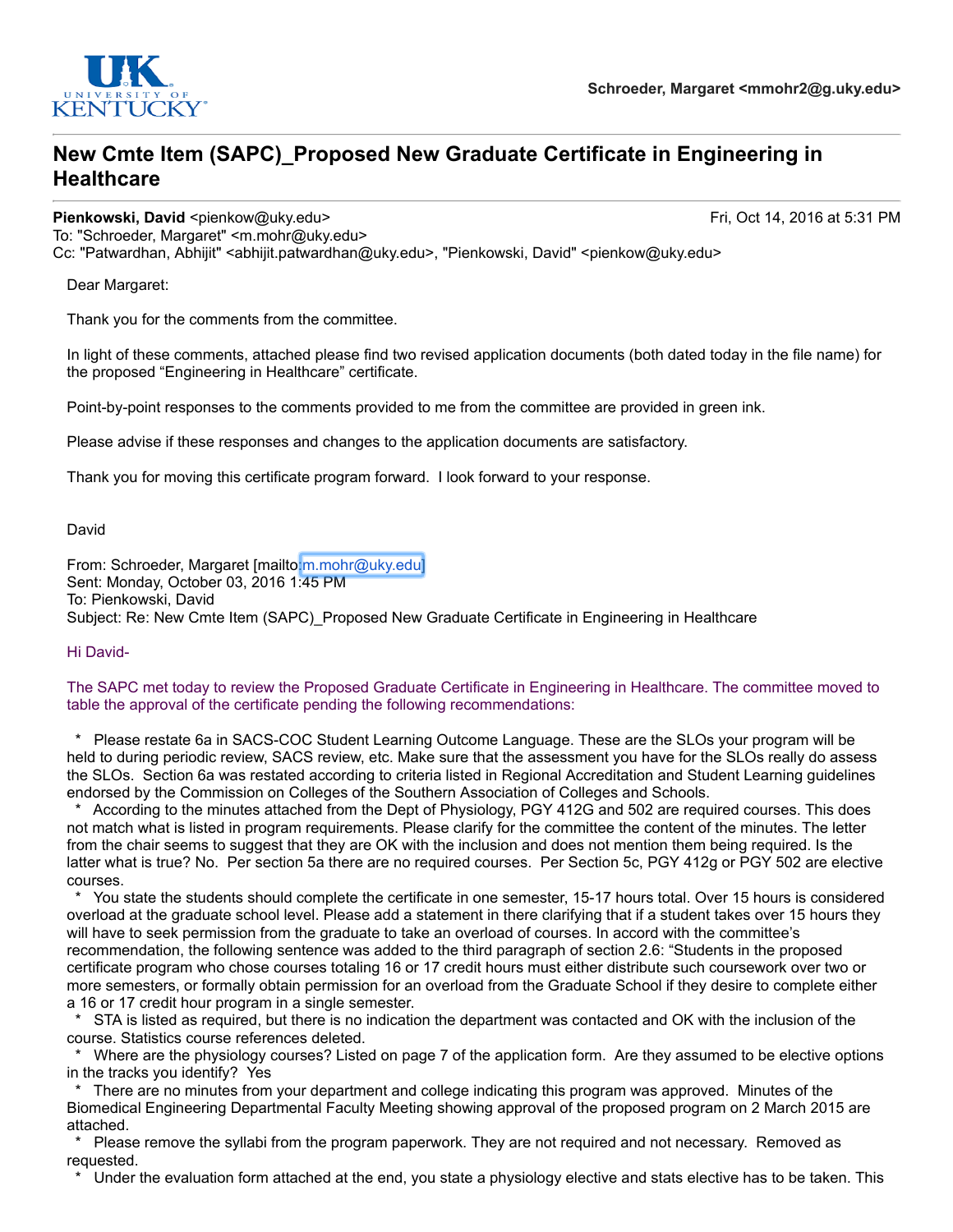does not match the program requirements in the certificate form. Same with research hours. They are stated on the evaluation form but not included in the program paperwork. Evaluation form revised – references to PGY and STA removed (see Appendix D)

Evaluation form reads they will need to take MCAT/DAT and reapply for M/D school. The committee was curious why you thought this certificate program would increase MCAT/DAT scores? Program assessment did not include scores on such tests, but rather admissions. The committee suggests removing references to increase MCAT/DAT scores. Done as suggested – evaluation form revised (see Appendix D)

Once the revised program is received, the committee will re-review. If you have any questions, please don't hesitate to ask.

#### Best-**Margaret**

----------

Margaret J. Mohr-Schroeder, PhD <https://education.uky.edu/stem/faculty-and-staff/about-mohr-schroeder/> | Associate Professor of STEM Education - Mathematics | COE Faculty Council Vice Chair<http://sites.education. uky.edu/facultycouncil/> | SAPC University Senate Committee Chair <http://www.uky.edu/Faculty/ Senate/committees\_councils/standing\_committees/academic\_programs.htm> | University Senator/Senate Council Member<http://www.uky.edu/Faculty/Senate/> | Secondary Mathematics Undergraduate Program Chair<https://2b.education.uky.edu/stem/new/undergraduate-programs/> | | Department of STEM Education<http://goog 321265639/> | University of Kentucky<http://www.uky.edu/> | www.margaretmohrschroeder.com<http://www. margaretmohrschroeder.com> | Schedule a Meeting with Me<https://www.vyte.in/mohrschroeder#!> [Quoted text hidden] Phone (859) 257-5872<tel:%28859%29%20257-5872> http://www.uky.edu/faculty/senate

#### **2 attachments**

**New Graduate Certificate Application Form 14 October 2016.docx** 砢 89K

**Graduate Certificate in Biomedical Engineering Revised 14 October 2016.docx** 59K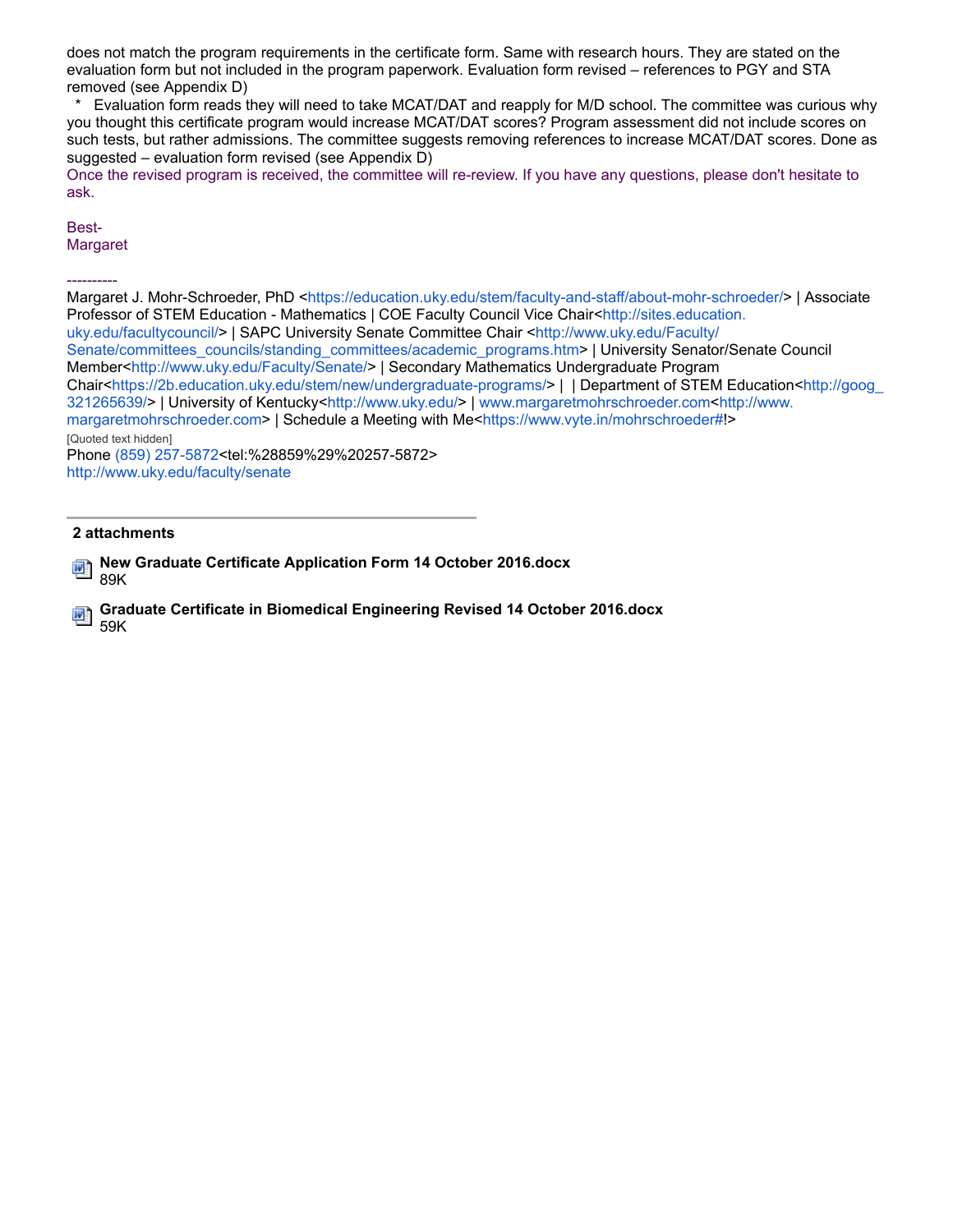# **GRADUATE CERTIFICATE IN BIOMEDICAL ENGINEERING**

# **Formal Certificate Title: "Engineering in Healthcare"**

CIP Code: 14.0501, Bioengineering or Biomedical Engineering

### **1. Introduction**

The Department of Biomedical Engineering at the University of Kentucky proposes a five-course (15-17 credit hours) certificate entitled "Engineering in Healthcare". Courses taken in pursuit of this certificate will give students experience in the application of engineering principles to solve healthcare problems. It is designed for engineering graduates who seek extension of their education into medicine and biology to permit: a) improvement in their application to and academic preparedness for medical or dental schools, b) meaningful experiences (including research) in the "gap year" between undergraduate and medical or dental studies, or c) exploration of Biomedical Engineering as a healthcare career alternative without a formal commitment to the master's degree program. The program could also benefit some non-engineering graduates who meet certain prerequisites.

Courses to be taken in pursuit of this certificate are those which are already approved and currently taught at the University. No new courses are required for implementation of this certificate.

### 1.1 **Need**:

### **Students**

Medical or dental school admission is highly competitive. Applicants to these programs endeavor to maximize their success and thus seek post-baccalaureate educational and research opportunities to differentiate their application. The proposed certificate meets this need. Specifically, it provides such students an opportunity to: a) complement and extend their undergraduate education into the healthcare field, b) gain research experience by active engagement in ongoing healthcare-related research, c) gain exposure to academic medicine or dentistry, and d) demonstrate productive use of time in the "gap" year (or two) between undergraduate studies and professional school.

The proposed certificate satisfies the unmet need of engineering and other non-life science graduates who recognize the need to compete with life science major classmates during the basic science portion of medical and dental school. Additional education offered by the proposed certificate provides students with the foundation for enduring academic success.

# University of Kentucky

The proposed certificate provides three benefits to UK's Department of Biomedical Engineering.

First, this program will bring new markets for UK's educational products. It promises a new supply of students for graduate courses (chiefly biomedical engineering). These students will be new admits (in post-baccalaureate status) to the University. There will be no competition with, or cannibalization of students from, other UK graduate programs.

Second, this program offers a new mechanism for high-quality applicants into the conventional MS and PhD Biomedical Engineering programs. Biomedical Engineering at UK has no undergraduate program and relies upon students from other majors and other institutions. The proposed certificate offers medical and dental school applicants a healthcare career alternative in the event of unsuccessful professional school admission. The potential also exists that some applicants, having experienced biomedical engineering in pursuit of enhanced medical or dental school preparedness, may change their mind and opt for a career in biomedical engineering as their primary objective. Regardless of reason, the attractiveness of this certificate to these students is that completion of an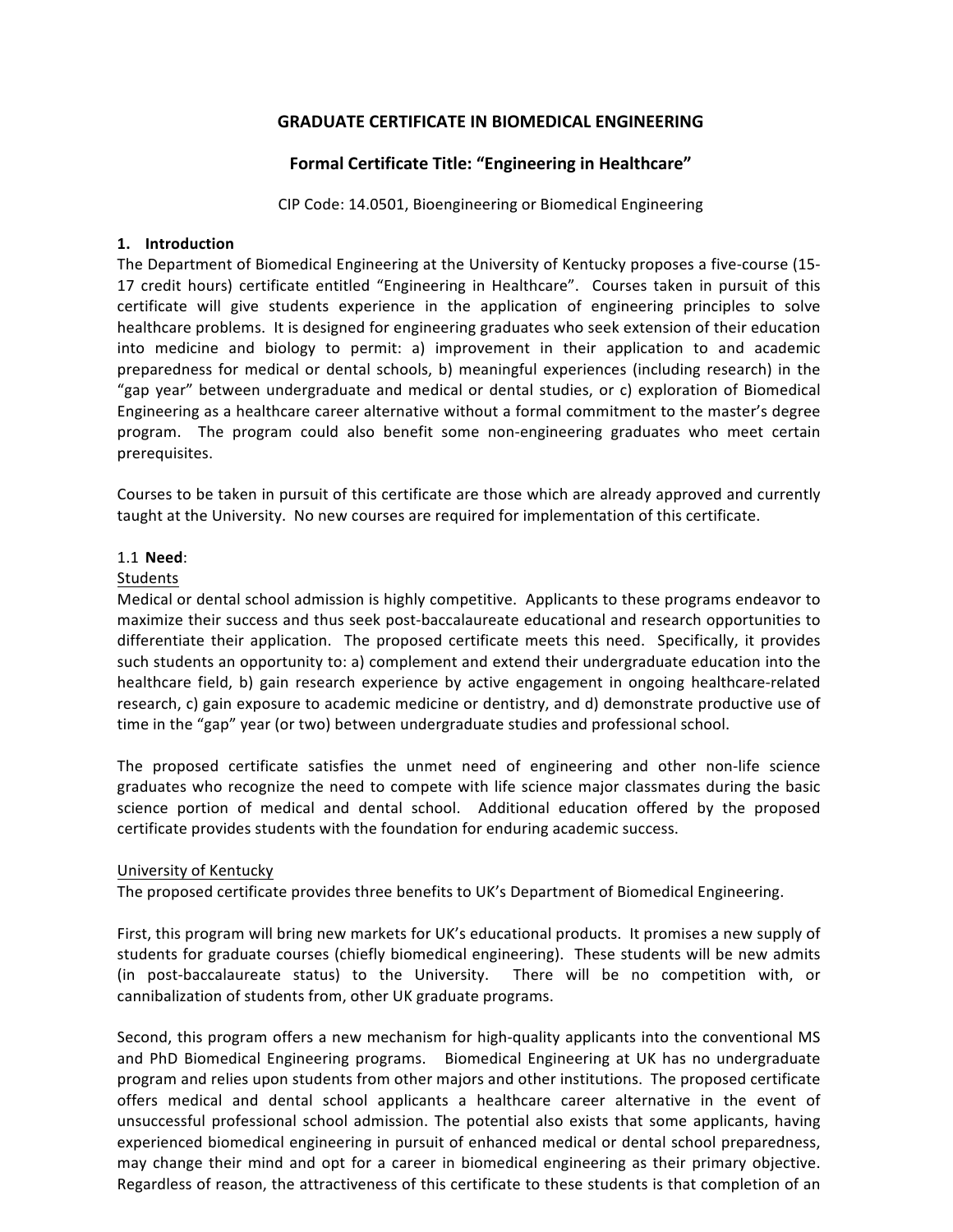additional 14 to 16 credits (plus satisfaction of any other prerequisites) will enable certificate recipients to obtain a master's degree in Biomedical Engineering. It is anticipated that some of these students will continue and pursue the PhD degree.

Finally, Biomedical Engineering faculty will benefit from the enthusiastic participation of certificate students exercising the option to engage in research. Although this research exposure is of only approximately one semester, strategic design of faculty research into semester-long "chewable chunks" of hands-on laboratory research is expected to yield substantial dividends from highly qualified medical and dental school hopefuls. These candidates will be highly motivated to perform given they seek: a) genuine research exposure, b) want publications, and (most of all) c) seek letters of recommendation from faculty (particularly UK MDs collaborating with UK biomedical faculty).

### Healthcare Community

Physicians and dentists are confronted with a healthcare system of increasing complexity and technological sophistication. Growth in understanding of biological processes, increasingly high-level diagnostic tests and instrumentation, and expanding treatment options pose significant challenges to providers who must clinically and cost-effectively assimilate this knowledge. The proposed certificate will aid the healthcare system by enhancing the technological cognitive skills of emerging physicians and dentists. Specifically, it will: a) enhance student understanding the scientific basis of existing technologies, b) provide a foundation for objective evaluation and assimilation of new technologies, and c) encourage development of academic physicians and dentists. The proposed certificate will narrow the academic knowledge gap between engineering and life science majors while simultaneously enhancing their quantitative problem-solving skills and demonstrating application of these skills to solve contemporary healthcare challenges. Ultimately, this certificate seeks to accomplish for pre-professional healthcare education the analogue of that which STEMbased high school education seeks to accomplish for post-secondary school technological literacy.

# 1.1. a Projected Outcomes

Projected outcomes for students include: a) new knowledge regarding the quantitative bases for human physiology, control, and reparative systems; b) enhanced acceptance rate into medical or dental school; c) and new skills enabling application of previously developed analytical capabilities to human healthcare problems.

Projected institutional and societal outcomes of the proposed certificate include: a) enhancement of the academic quality and performance of the medical and dental school classes, particularly at UK; b) quantity and quality of graduate students in UK Biomedical Engineering; c) performance improvement in next-generation physicians and dentists; and d) development of healthcare professionals better equipped to create new, or better utilize existing, healthcare technologies.

# 1.2 Content

The content of the proposed certificate consists of courses in classroom instruction, focused independent study, and hands-on laboratory research. Such laboratory research will consist of hands-on work with certificate faculty (Table 1) and related faculty in the College of Medicine, College of Dentistry, or other as determined by the specific research endeavor. All but two courses (both in Physiology) in the proposed curriculum for this certificate program are in the Department of Biomedical Engineering. Initially, all courses will be delivered by onsite instruction, but selected instruction may be delivered by distance learning at a future date. Courses included in this certificate program are approved and currently being taught. No new courses will be developed for the proposed certificate program.

# **2. Details**

2.1 Admission Requirements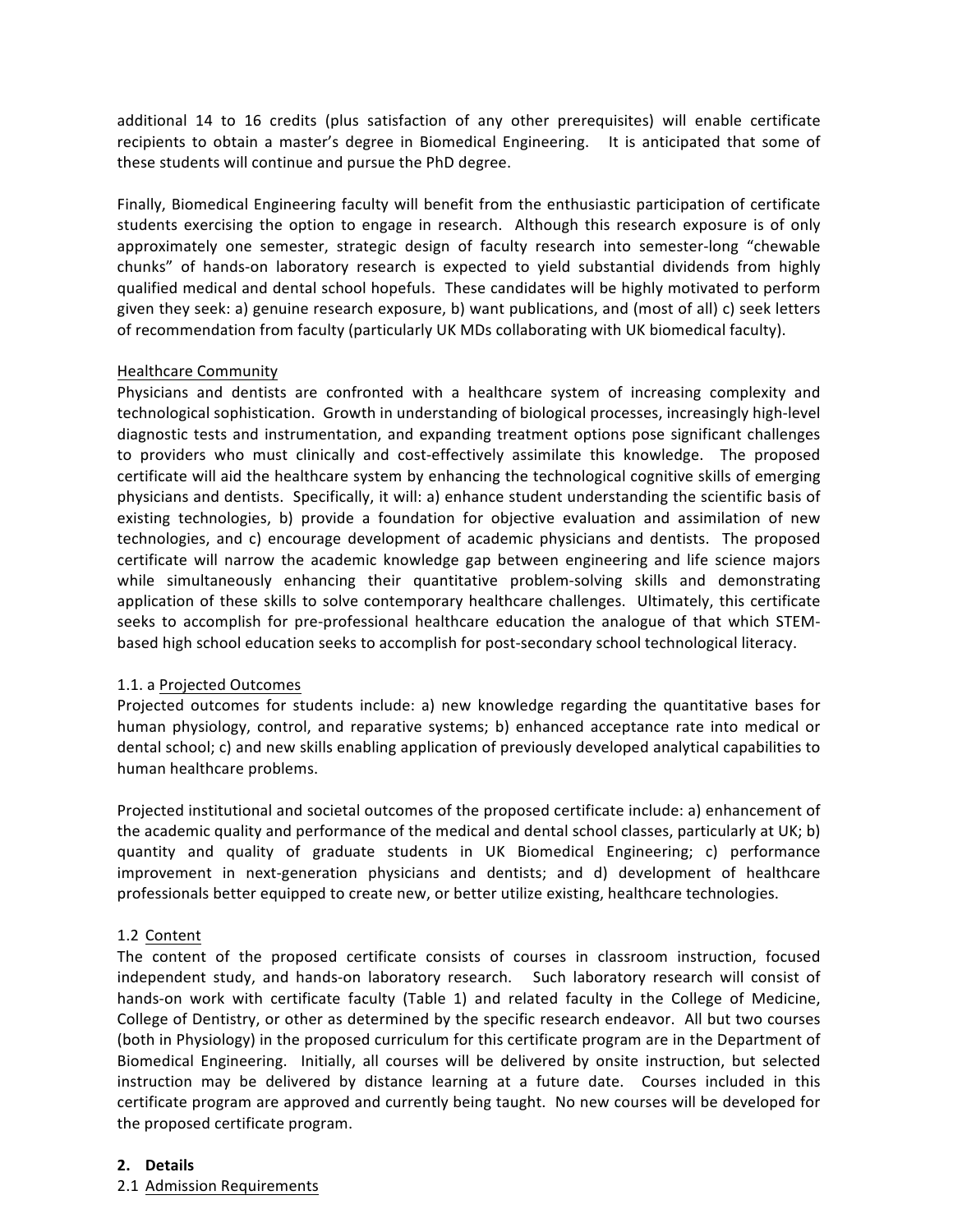Prospective students for this certificate must: 1) have a bachelor's degree in engineering from an ABET-accredited post-secondary school (or equivalent) or a bachelor's degree in biology, chemistry, mathematics, or physics, 2) demonstrate (via official transcript) successful completion (grade B or better in each) of two semesters of college mathematics (differential and integral calculus), and 3) earn a GPA of 3.0 or greater at the institution granting the bachelor's degree. Prospective students fulfilling these requirements will be considered for admission to the graduate school as postbaccalaureates and as candidates for the proposed certificate program.

#### 2.2 Primary and Joint Appointment Faculty of Record

Faculty with primary appointments in Biomedical Engineering will actively participate in teaching, research, and administration of the proposed certificate program as noted (Table 1). They engage in multidisciplinary research collaboration with those having primary appointments in other departments and a joint appointment in Biomedical Engineering (Table 2). Other collaborative efforts occur among biomedical engineering faculty and faculty in other departments who do not have a joint appointment in biomedical engineering. These collaborative efforts provide the basis for lecture based courses, independent study courses, and hands-on laboratory research in certificate-relevant courses, i.e., BME 599, BME 781, and BME 799 (respectively).

| <b>Faculty Member</b>      | <b>Graduate Faculty Status</b>    | <b>Responsibilities</b>                     |
|----------------------------|-----------------------------------|---------------------------------------------|
| David Pienkowski, PhD, MBA | <b>Full Graduate Faculty</b>      | Direct the Certificate, advise certificate  |
|                            |                                   | students, convene certificate program       |
|                            |                                   | faculty meetings, teach classroom courses   |
|                            |                                   | and offer research courses                  |
| Babak Bazgari, PhD         | <b>Associate Graduate Faculty</b> | teach classroom courses and offer research  |
|                            |                                   | courses, participate in certificate program |
|                            |                                   | faculty meetings/decisions                  |
| Abhijit Patwardhan, PhD    | <b>Full Graduate Faculty</b>      | Director of Graduate Studies, teach         |
|                            |                                   | classroom courses and offer research        |
|                            |                                   | courses, participate in certificate program |
|                            |                                   | faculty meetings/decisions                  |
| David Puleo, PhD           | <b>Full Graduate Faculty</b>      | Department Chair, teach classroom           |
|                            |                                   | courses, offer research courses, and        |
|                            |                                   | participate in certificate program faculty  |
|                            |                                   | meetings and decisions.                     |
| Hainsworth Shin, PhD       | <b>Associate Graduate Faculty</b> | teach classroom courses and offer research  |
|                            |                                   | courses, participate in certificate program |
|                            |                                   | faculty meetings/decisions                  |
| Sridar Sunderam, PhD       | Associate Graduate Faculty        | teach classroom courses and offer research  |
|                            |                                   | courses, participate in certificate program |
|                            |                                   | faculty meetings/decisions                  |
| Guogiang Yu, PhD           | <b>Full Graduate Faculty</b>      | teach classroom courses and offer research  |
|                            |                                   | courses, participate in certificate program |
|                            |                                   | faculty meetings/decisions                  |

Table 1 **Primary Appointments in Biomedical Engineering**

| JOINT Appointments                                                                                                |                                   |                               |                                |  |  |  |  |  |
|-------------------------------------------------------------------------------------------------------------------|-----------------------------------|-------------------------------|--------------------------------|--|--|--|--|--|
| <b>Graduate Faculty Status</b><br><b>Primary Appointment</b><br><b>Faculty Member</b><br><b>Field of Research</b> |                                   |                               |                                |  |  |  |  |  |
| Anders Andersen, Ph.D.                                                                                            | <b>Associate Graduate Faculty</b> | Anatomy &                     | Analog & Digital Signal        |  |  |  |  |  |
|                                                                                                                   |                                   | Neurobiology, MRISC           | Processing                     |  |  |  |  |  |
| Kimberly Anderson, Ph.D.                                                                                          | <b>Full Graduate Faculty</b>      | <b>Chemical and Materials</b> | <b>Cellular Bioengineering</b> |  |  |  |  |  |
|                                                                                                                   |                                   | Engineering                   |                                |  |  |  |  |  |

Table 2 **Joint Appointments**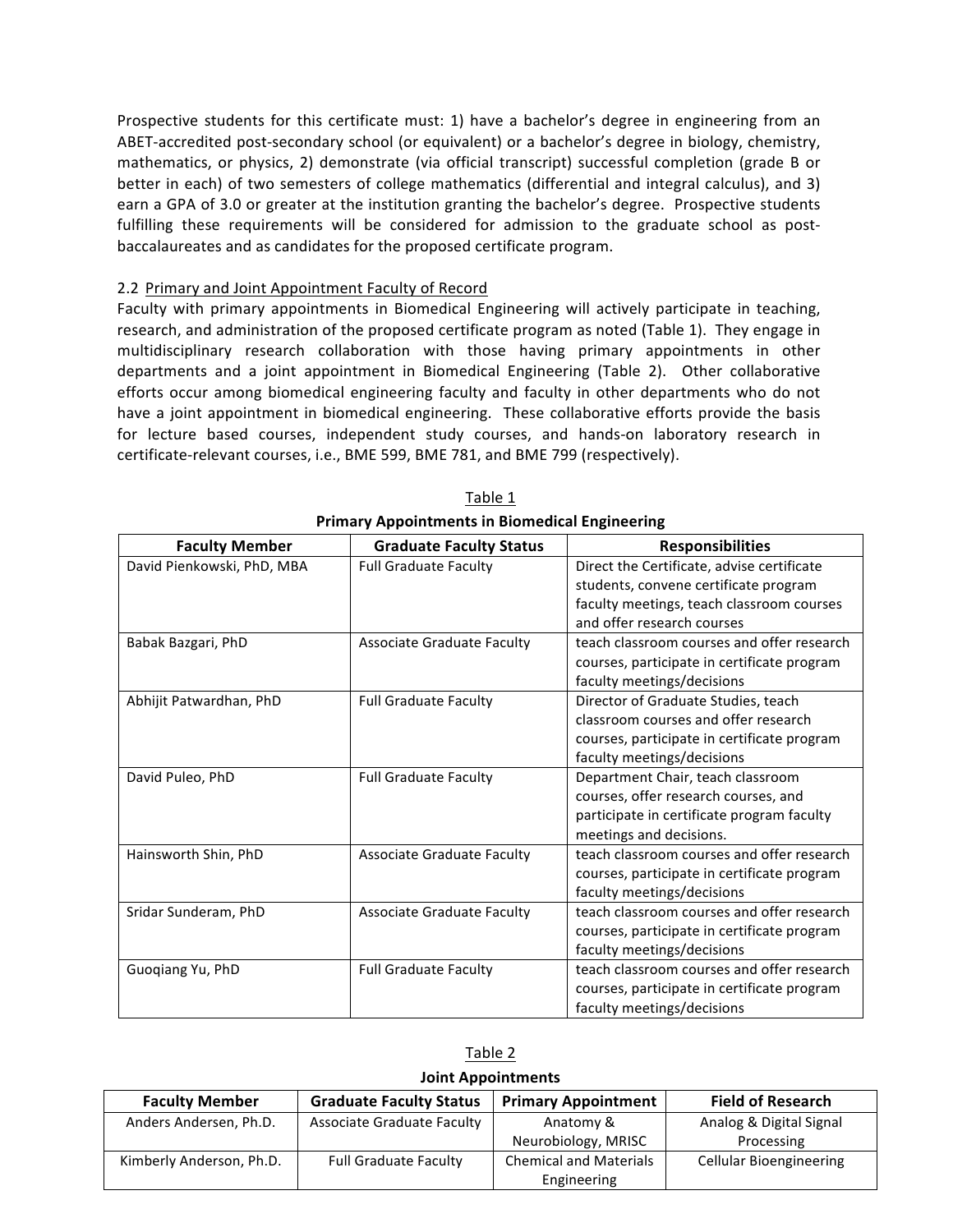| Donald T. Frazier, Ph.D.       | <b>Full Graduate Faculty</b>      | Department of<br>Physiology                                 | <b>Pulmonary Function and</b><br>Control                                                               |
|--------------------------------|-----------------------------------|-------------------------------------------------------------|--------------------------------------------------------------------------------------------------------|
| Bradley Gelfand, Ph.D.         | <b>Associate Graduate Faculty</b> | Department of<br>Ophthalmology and<br><b>Visual Science</b> | <b>Fluid Mechanics and</b><br>Molecular Biological<br>Techniques                                       |
| Peter A. Hardy, Ph.D.          | <b>Associate Graduate Faculty</b> | Department of<br>Radiology                                  | <b>Magnetic Resonance Imaging</b><br>of cartilage                                                      |
| Lu-Yuan Lee, Ph.D.             | <b>Full Graduate Faculty</b>      | Department of<br>Physiology                                 | Chemosensitive Neurons in<br>the Lung Airway Inflammation<br><b>Bronchial Hyperreactivity</b>          |
| David K. Powell, Ph.D.         | Associate Graduate Faculty        | Department of Anatomy<br>& Neurobiology                     | <b>Magnetic Resonance Imaging</b><br>of Neurodegenerative<br><b>Diseases</b>                           |
| David Randall, PhD             | <b>Full Graduate Faculty</b>      | Department of<br>Physiology                                 | Cardiovascular Control<br>Systems                                                                      |
| Keith Rouch, Ph.D.             | <b>Full Graduate Faculty</b>      | Department of<br><b>Mechanical Engineering</b>              | Finite Element Analysis and<br>Modeling                                                                |
| Sibu Saha, M.D.                | <b>Associate Graduate Faculty</b> | Department of Surgery                                       | Transmyocardial<br>revascularization<br>Cartotid atherosclerosis<br>Device therapy for<br>hypertension |
| Robert Shapiro, Ph.D.          | <b>Full Graduate Faculty</b>      | Department of<br>Kinesiology and Health<br>Promotion        | <b>Biomechanics and Motion</b><br>Analysis                                                             |
| Charles Smith, M.D.            | <b>Full Graduate Faculty</b>      | Department of<br>Neurology                                  | <b>Magnetic Resonance Imaging</b><br>and Spectroscopy                                                  |
| Margaret M. Szabunio,<br>M.D.  | <b>Full Graduate Faculty</b>      | Department of<br>Radiology                                  | Breast cancer screening and<br>diagnosis, breast ultrasound                                            |
| Moriel Vandsburger, Ph.D.      | <b>Associate Graduate Faculty</b> | Department of<br>Physiology                                 | Magnetic resonance imaging,<br>molecular imaging, heart<br>failure, heart function                     |
| Janet Walker, M.D.             | <b>Full Graduate Faculty</b>      | Department of<br>Orthopaedic Surgery                        | Pediatric Orthopaedics                                                                                 |
| Joseph Zwischenberger,<br>M.D. | <b>Full Graduate Faculty</b>      | Department of Surgery                                       | <b>Artificial Organs</b>                                                                               |

# 2.3 Administration

The Certificate will be administered by the Department of Biomedical Engineering. The Certificate Director and affiliated faculty are as listed (Table 1). Decisions pertaining to the Certificate will be made by a majority vote of the affiliated faculty (Table 1) provided that a quorum is present at each Certificate Faculty meeting. Student evaluations, modified from existing MS and PhD student evaluation sheets (Appendix D) in current use, will be completed for each student in the certificate program at the end of each fall and spring semester. These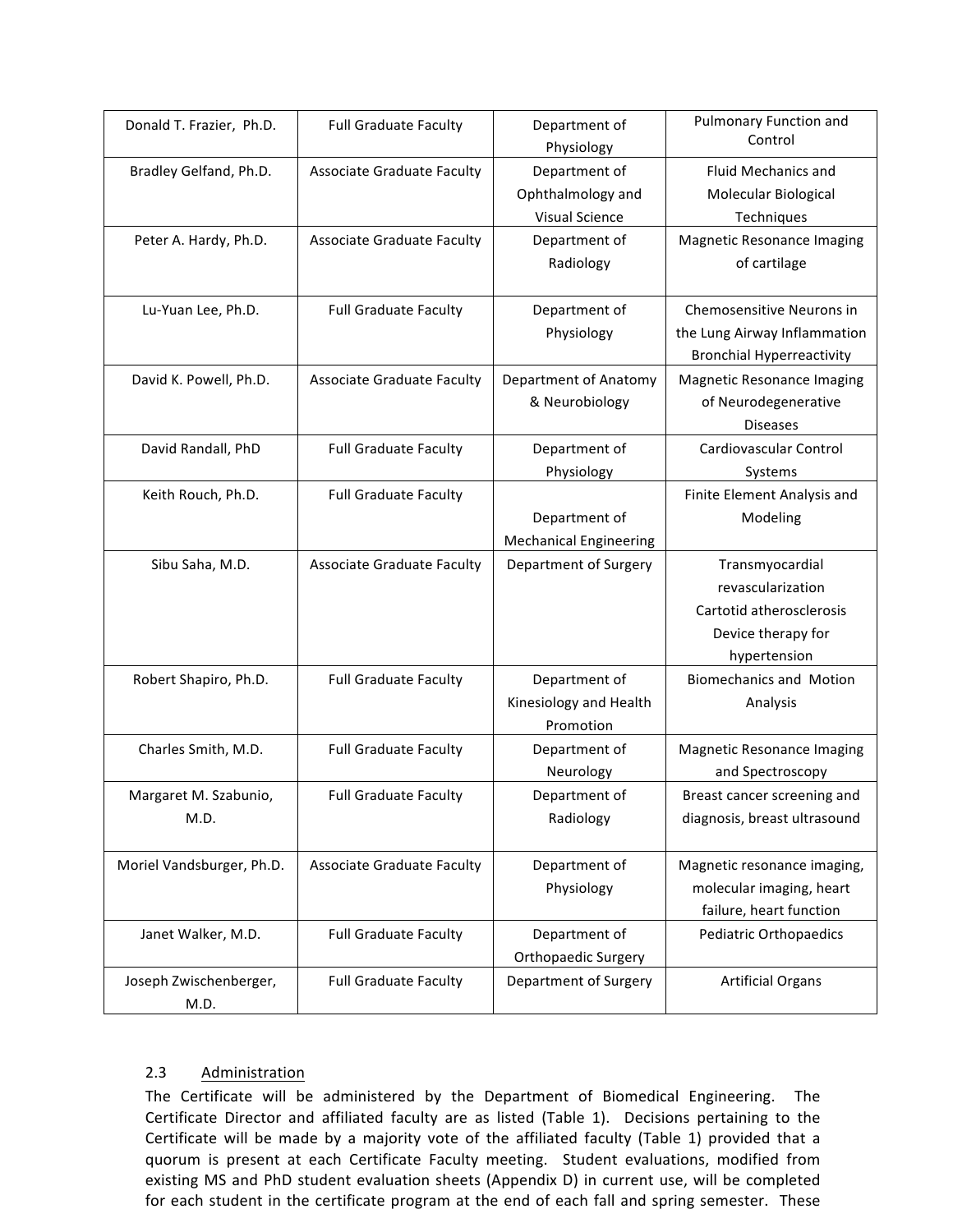sheets will be reviewed by the Certificate Director, the Department Chair, and the Director of Graduate Studies.

# 2.4 Division of Labor

Courses will be taught by Biomedical Engineering faculty, and as needed, by faculty in Physiology as per their regular teaching schedule so noted on their individual Distribution of Effort reports. Special offerings of regularly scheduled courses may be provided in response to unexpectedly larger than normal enrollments. Such special course offerings will be held at the faculty member's discretion and after approval of the Department Chair.

# 2.5 Resources

No additional resources will be required to implement any courses in the proposed certificate curriculum. To augment certificate enrollment occurring from passive website recruitment, the Certificate Director will travel to area schools, e.g., Vanderbilt, Ohio State, Indiana University, etc., and actively promote the new certificate program to pre-medical and pre-dental societies and related institutional advisors. Development of this approach to these schools, programs, and advisors will be assisted and beta-tested at UK's College of Medicine (UKCoM) with the advice of their pre-medical advisor Kim Scott. Modest additional resources to offset such direct marketing costs will be allocated internally.

# 2.6 Curriculum Design

This certificate program allows sufficient flexibility to meet the educational needs of a variety of pre-professional school students. The program allows breadth of exposure to the variety of subspecialty fields in biomedical engineering, and it also allows greater depth in specific fields of interest by offering "areas of emphasis". These areas of emphasis consist of three courses, each 3 credits, in a closely-related biomedical engineering subspecialty field. Suggested courses for these areas of emphasis are listed (Appendix B).

Most students pursuing this certificate are expected to complete all requirements in one semester. Students who choose research involvement may extend their participation in these research courses beyond the formal duration of the semester in response to technical, scheduling, or supply challenges inherent in all research endeavors, or to attain specific research-task related milestones (e.g., completion of a series of experiments or design of a device/test protocol, preparation of abstracts or peer-reviewed manuscripts, etc.). Students choosing specific areas of emphasis may require both fall and spring semesters for completion due to course offering schedules or their perceived need for a formal academic year of study.

Students in the Engineering in Healthcare Certificate program may select any non-repeated combination of the courses listed (Appendix A). The sole exception to this is that either PGY 412g or PGY 502 may be taken as an elective, but not both. Credits earned from successful completion of these courses must total at least 15 and not more than 17. Students in the proposed certificate program who chose courses totaling 16 or 17 credit hours must either distribute such coursework over two or more semesters, or formally obtain permission for an overload from the Graduate School if they desire to complete either a 16 or 17 credit hour program in a single semester. The following course descriptions, excerpted from the University of Kentucky Bulletin, are followed by a rationale for inclusion in the Certificate Program.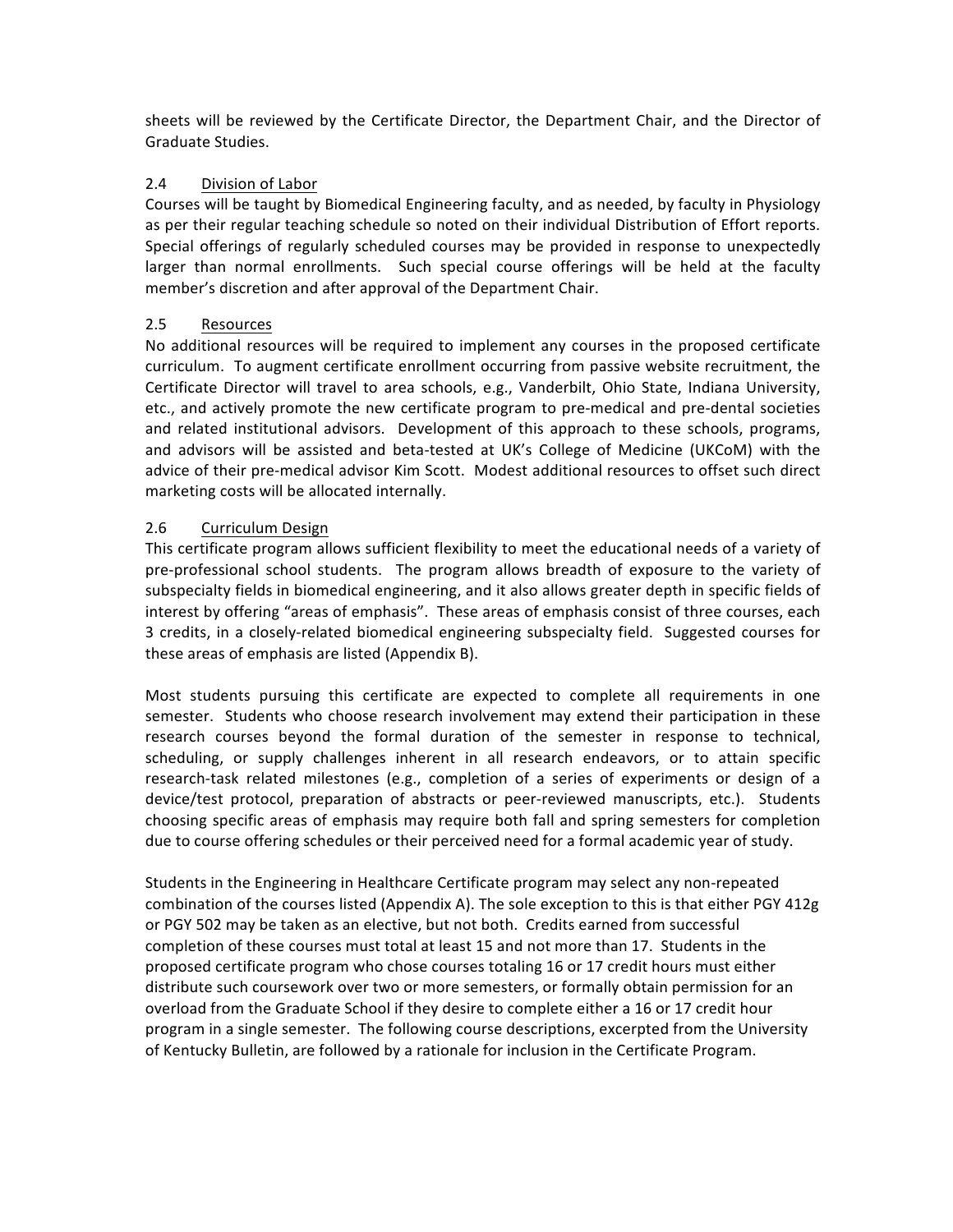# 2.7 Assessment

|                             | <b>Measure</b>                                                                                                                                                                                                                                         | <b>Data Source</b>                                                                        | <b>Target</b>                                                                                                                                                                                                                                                                                                              |
|-----------------------------|--------------------------------------------------------------------------------------------------------------------------------------------------------------------------------------------------------------------------------------------------------|-------------------------------------------------------------------------------------------|----------------------------------------------------------------------------------------------------------------------------------------------------------------------------------------------------------------------------------------------------------------------------------------------------------------------------|
| Recruitment                 | Number of recruitment<br>events                                                                                                                                                                                                                        | Website visit log, mail log,<br>travel log, telephone log,                                | > 500 visits/yr. to<br>$\bullet$<br>Certificate links at UK<br>Biomed. Eng., Med &<br>Dental school, MD/PhD<br>program websites<br>> 10 letters + telephone<br>$\bullet$<br>calls/yr. to pre-medical<br>programs & advisors<br>> 2 personal visits/yr. to<br>$\bullet$<br>other institutions to<br>promote Certif. program |
| Applicants                  | Number of applicants to<br>program                                                                                                                                                                                                                     | Applicant Log maintained in<br>Department of Biomedical<br>Engineering                    | > 10 applicants to Certificate<br>program/yr.                                                                                                                                                                                                                                                                              |
| Enrollment                  | Number of students<br>admitted to certificate<br>program                                                                                                                                                                                               | Department of Biomedical<br><b>Engineering Database</b>                                   | > 75% of applicants admitted<br>to Certificate program                                                                                                                                                                                                                                                                     |
| Retention                   | Number of students receiving<br>certificate                                                                                                                                                                                                            | Department of Biomedical<br><b>Engineering Database</b>                                   | > 90% of enrolled students<br>successfully completing<br>Certificate                                                                                                                                                                                                                                                       |
| <b>Student Satisfaction</b> | <b>Teacher Course Evaluation</b><br>Scores                                                                                                                                                                                                             | <b>Teacher Course Evaluation</b><br>Forms                                                 | Students ratings for<br>Certificate courses > 3.0 on a<br>4-point scale                                                                                                                                                                                                                                                    |
| <b>Student Performance</b>  | Student grades                                                                                                                                                                                                                                         | <b>UK Transcripts</b>                                                                     | Mean GPA of Certificate<br>graduates > 3.0 GPA                                                                                                                                                                                                                                                                             |
| Outcomes - I                | <b>Professional and Graduate</b><br>School admission rates for<br>Certificate Program enrollees                                                                                                                                                        | Email follow-up<br>$\bullet$<br>Telephone call check<br>$\bullet$<br>with non-UK programs | > 50% Certificate<br>$\bullet$<br>graduates successfully<br>placed in medical or<br>dental school<br>> 10% Certificate<br>$\bullet$<br>graduates successfully<br>admitted to Master's or<br>PhD program.                                                                                                                   |
| Outcomes - II               | Residency of choice<br>admission rates, specifically:<br>Percent of students<br>$\bullet$<br>admitted to residency<br>specialty (but not<br>location) of choice<br>Percent of students<br>admitted to residency<br>specialty and location of<br>choice | Email follow-up<br>$\bullet$<br>Telephone call check<br>$\bullet$<br>with non-UK programs | > 20% of med or dental<br>$\bullet$<br>school graduates secure<br>positions in their post-<br>grad med or dental<br>subspecialty field of first<br>choice<br>> 50% of med or dental<br>$\bullet$<br>school graduates secure<br>positions in their chosen<br>post-grad med or dental<br>subspecialty program                |

If the proposed certificate program does not meet its objectives, then:

- 1. the proposed certificate director will conduct focus group interviews with prospective students for admission to UK's medical and dental schools to determine what aspects of the program are unattractive to students. Based upon this information, the proposed certificate director will meet with the chair and DGS of the Department of Biomedical Engineering (BME), and then the entire faculty of the BME department, to discuss implementation of remedial actions.
- 2. (in the event of sub-projection enrollments), then the proposed certificate director will meet with the chair and DGS of the BME department to discuss strategies for expanding the applicability of the program to candidates for law school who are considering a career in patent law in the field of biotechnology.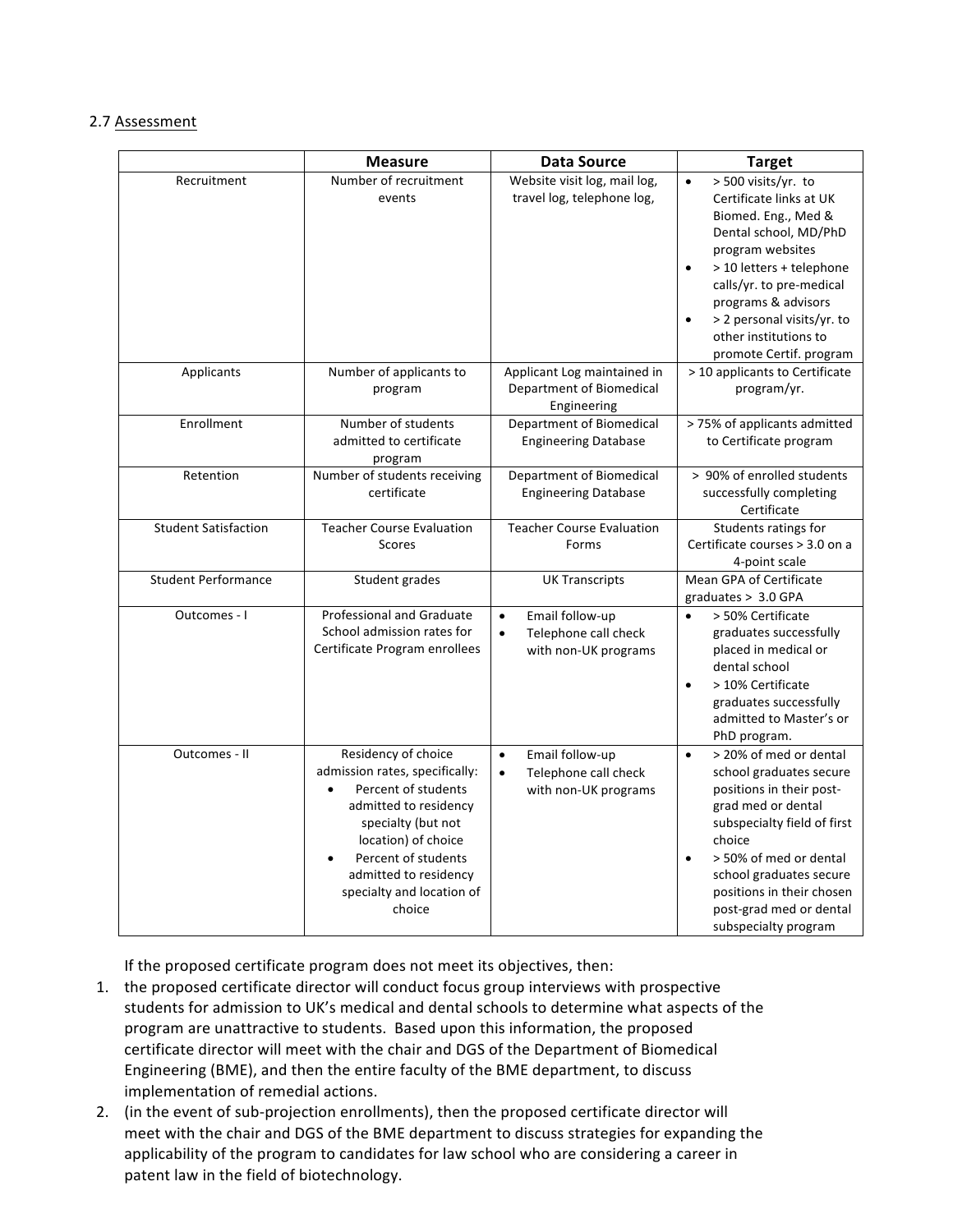# 3.0 **Course Outline**

Syllabi of courses available to students in the proposed certificate program were listed (prior Appendix C) but removed per SAPC committee's comments contained in email of 3 October 2016, i.e. "...Please remove the syllabi from the program paperwork. They are not *required and not necessary.*"

# 3.1 **Potential Impact**

The proposed Certificate, "Engineering in Healthcare" offers benefits to various stakeholders including present and future students, the University, and the healthcare profession. Potential impacts to each of these stakeholders are summarized as follows:

# Students

- $\bullet$  The proposed certificate offers students the opportunity to:
	- o achieve "career-extension" into the healthcare field
	- $\circ$  improve their academic preparedness for medical or dental school by minimizing the educational gap between their undergraduate educational curriculum and medical or dental school basic science curriculum
	- $\circ$  productively occupy the "gap year" between undergraduate studies and medical or dental school
	- $\circ$  improve the quality of formal Letters of Recommendation written by biomedical engineering and medical or dental school faculty attributable to productive certificate-enabled research
	- $\circ$  experience the field of biomedical engineering without formally committing to the master's program
	- $\circ$  enhance student transition from traditional educational backgrounds into biomedical engineering
	- $\circ$  obtain a healthcare-related career alternative if medical or dental school is no longer an option
	- $\circ$  gain meaningful real-world biomedical research experience and a deeper understanding of how new medical and dental technologies are developed and evaluated.

# College of Engineering

- Improve retention of:
	- $\circ$  undergraduate engineering students the proposed certificate program offers a mechanism for students to redirect their education instead of abandoning it
- Improve overall graduate student quantity and quality by the infusion of high-caliber medical and dental school hopefuls into the program, some of whom may choose to stay for various reasons
- Enhance faculty research with the highly-motivated engagement of intelligent, zero-cost (albeit short term - one semester) research assistants that contribute to faculty research programs
- Provide the basis for future alumni contributions due to successful candidates who regard the certificate program as a turning point in their professional career.

# Colleges of Medicine and College of Dentistry

- Provide new opportunities for professional interactions between certificate students and UK faculty (particularly physicians, surgeons, and dentists working collaboratively with biomedical engineering faculty). These interactions will generate first-hand knowledge of applicant performance and personality by UK faculty, thereby improving the ability of admissions committees to make more informed candidate interview decisions and enhance the quality of future medical and dental classes
- Improve collective class performance by enhancing the quantitative reasoning and problem solving skills of certificate graduates who enroll in UK College of Medicine or Dentistry.

# UK Colleges of Arts & Sciences and Engineering

• Enhance the attractiveness of undergraduate programs because the proposed certificate offers an established UK mechanism by which students can modify, with minimal cost and without abandoning, their educational pathway if they desire career modification towards the healthcare professions

#### University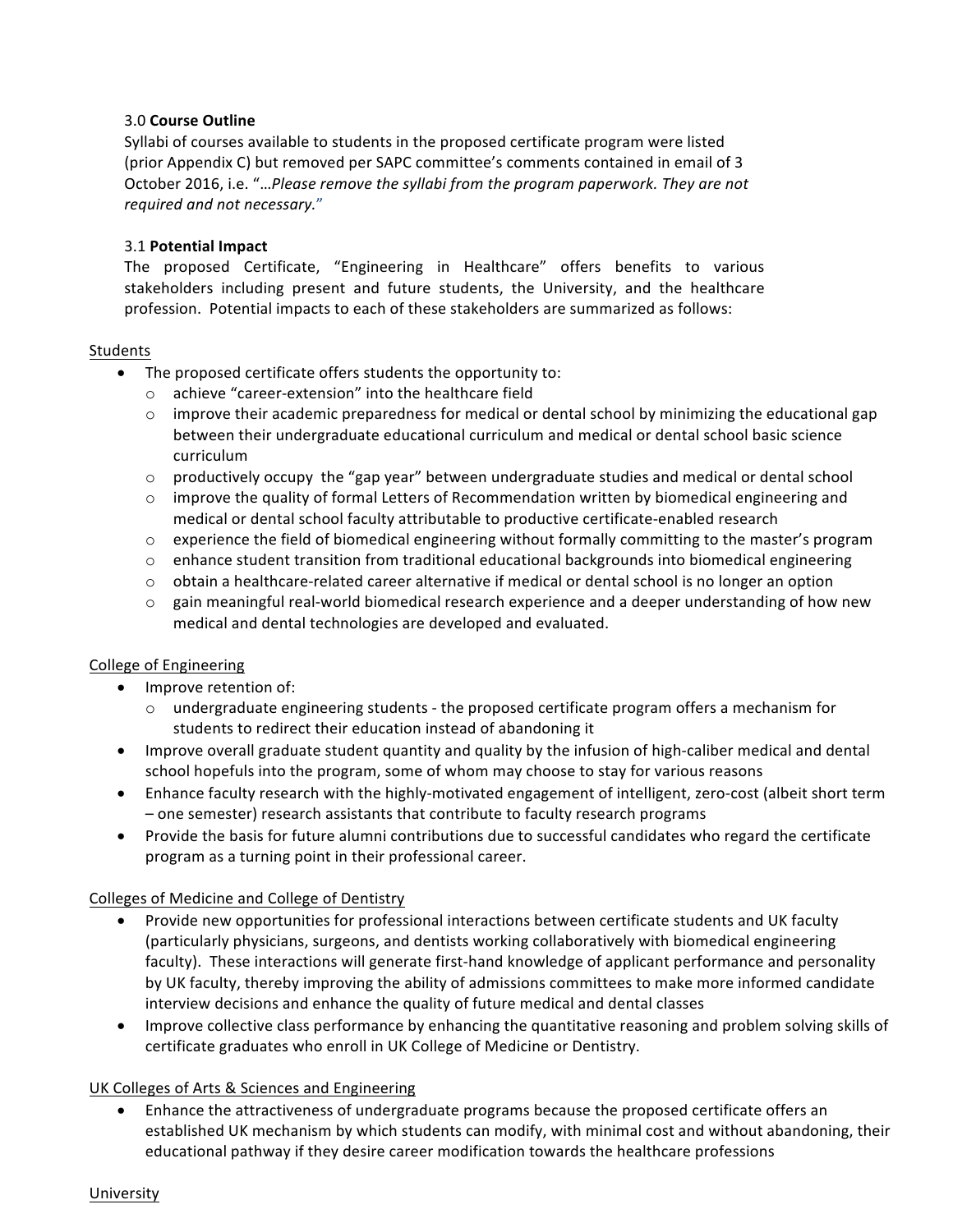• Enhance UK's reputation as a leader in developing novel pre-professional educational programs

# **Healthcare Profession**

- Enhance the technological competence of future healthcare providers
- Foster the development of academic physicians and dentists, as motivated by their experiences generating new knowledge in the research opportunities offered by the proposed certificate.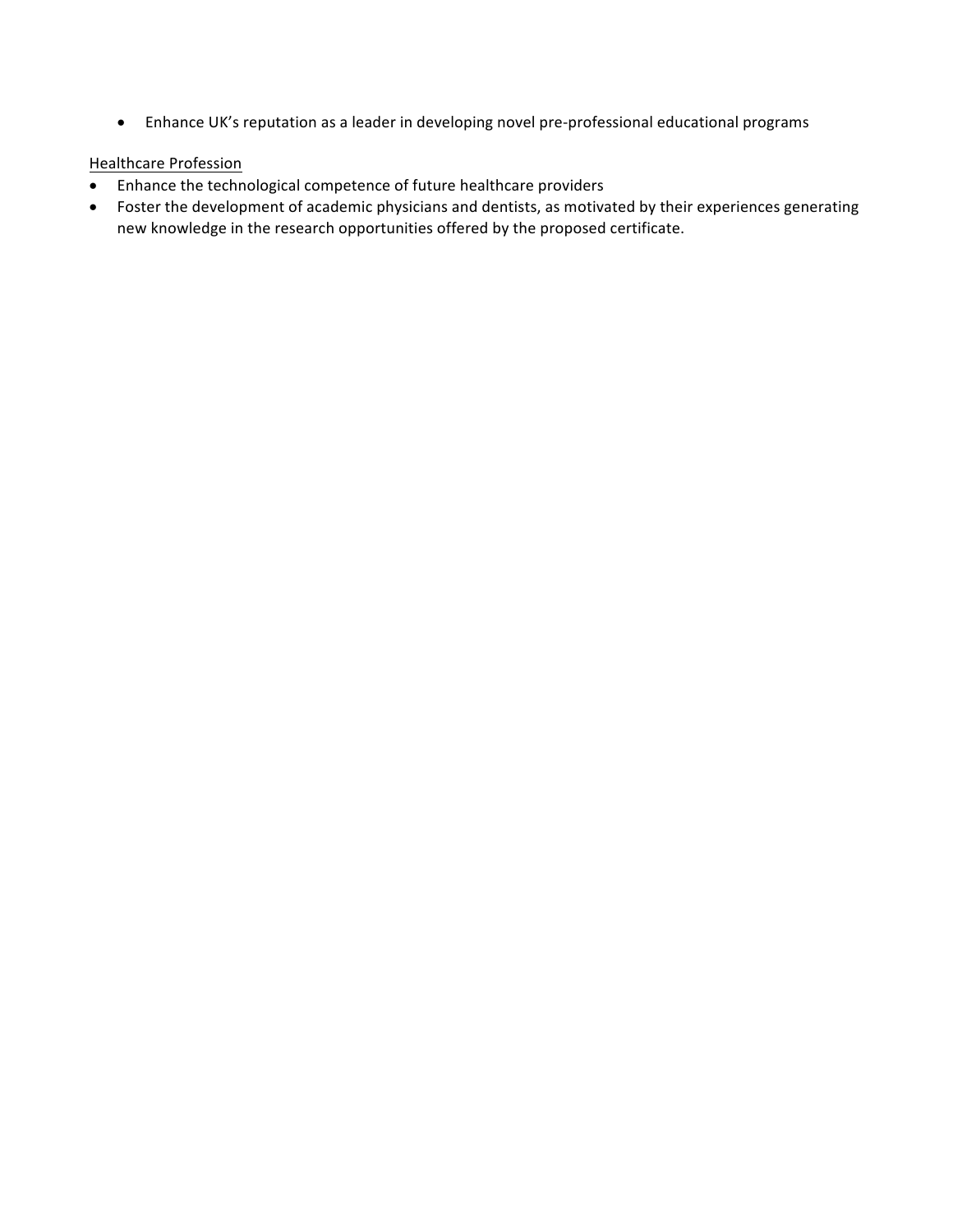#### **APPENDIX A**

### Courses Available to Students in the Proposed "Engineering In Healthcare" Certificate Program

# **GRADUATE BIOMEDICAL ENGINEERING COURSES**

#### **BME 530 BIOMEDICAL INSTRUMENTATION.** (3 credits)

Description: a comprehensive introduction to major aspects of biomedical instrumentation. Topics include basic concepts of medical instrumentation, biopotentials, physiological pressure/ flow/respiratory measurements, optical sensing, and clinical applications of these technologies. The fundamental mathematics underlying each instrument will be reviewed and an engineering perspective of the hardware and software needed to implement each system will be examined. Prerequisite: consent of instructor.

Rationale: this course presents the engineering foundations of medical and dental instrumentation and techniques commonly used for patient diagnosis and treatment.

#### **BME 579 NEURAL ENGINEERING: MERGING ENGINEERING WITH NEUROSCIENCE.** (3 credits)

Description: a multidisciplinary approach combining engineering principles for systems analysis and control, knowledge of biological control mechanisms, and computational properties of biological neural networks in the development of engineering networks for control applications. Topics include: equivalent circuit models for biological neurons and networks, non-linear differential equation representations, biological control strategies for rhythmic movements, design and development of controllers for robot function, proposal development and presentation. Prerequisite: EE 422G and engineering standing or consent of instructor.

Rationale: this course presents students with curricula designed to develop an in-depth quantitative understanding of neural systems and the basis by which artificial neural networks may be engineered to achieve clinically relevant outcomes.

#### **BME 599 TOPICS IN BIOMEDICAL ENGINEERING.** (3 credits)

Description: an interdisciplinary course devoted to detailed study of a topic of current significance in biomedical engineering, such as cellular mechanotransduction, systems biology, and tissue engineering. May be repeated once (maximum of six credits). Prerequisite: consent of instructor.

Rationale: this course provides a mechanism for instruction in topics not covered by existing biomedical engineering courses, and provides the particular needs for a student pursing a dedicated field of interest.

#### **BME 605 BIOMEDICAL SIGNAL PROCESSING I. (3 credits)**

Description: continuous and discrete signals, sampling, Fourier Transforms, LaPlace Transforms, ZTransforms, correlation and spectral analyses, digital filters. Prerequisite: concurrent enrollment or completion of PGY 412G or PGY 502.

Rationale: This course provides students with the mathematical tools needed to manipulate and analyze the variety of biomedical-related electronic information originating from various research and clinical diagnostic systems. This course provides the theoretical foundation for subsequent pursuit of BME 610 or BME 615 in which these tools are applied to develop a quantitative understanding of the means by which biological systems are governed by one or more control mechanisms.

#### **BME 610 BIOMEDICAL CONTROL SYSTEMS I. (3 credits)**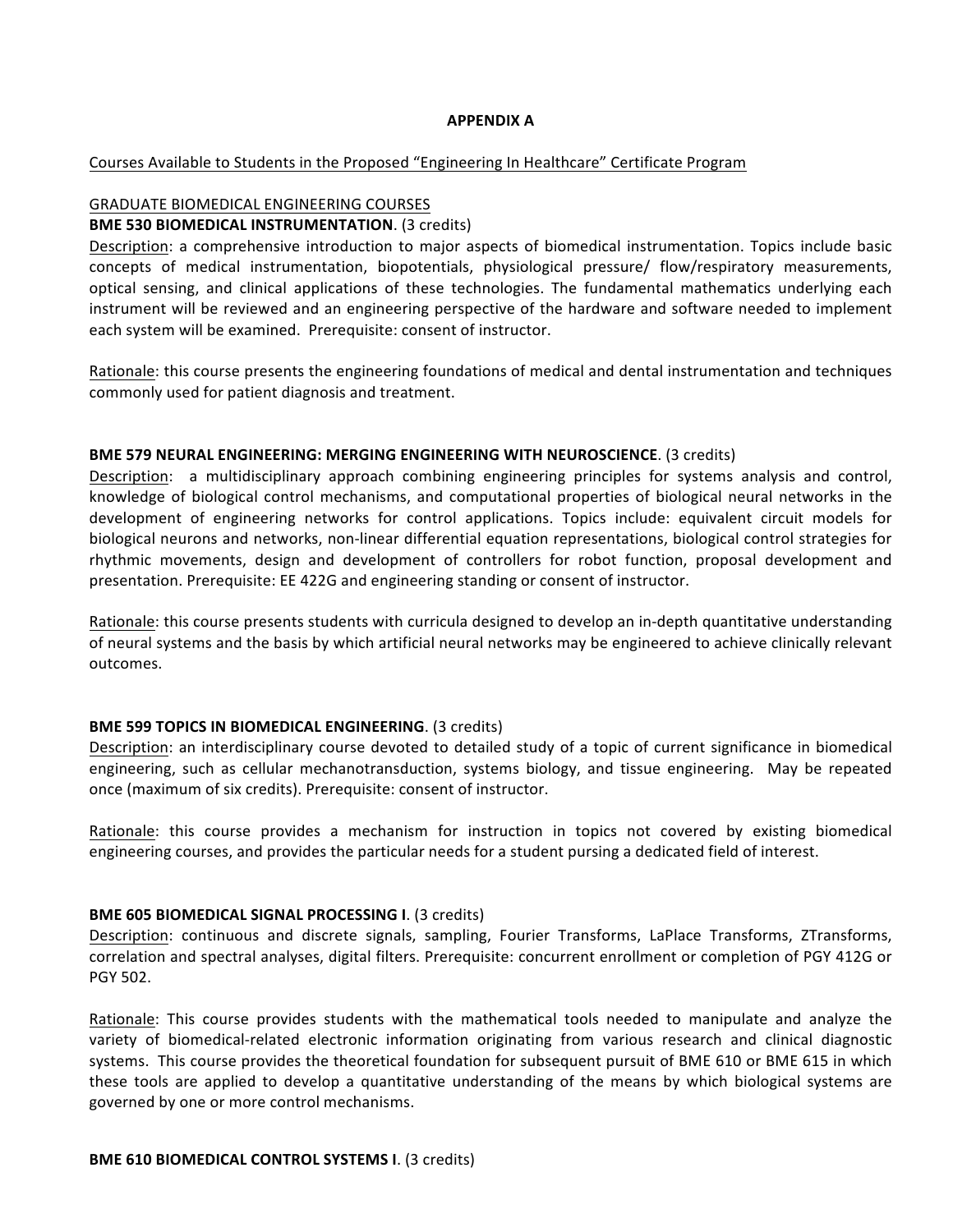Description: homeostatic mechanisms, input-output analyses, steady state and transient responses, feedback concepts, system identification and simulation from actual operating data. Prerequisite: PGY 502 and ME 440 or equivalent.

Rationale: This course uses the tools developed in BME 605 and applies them to quantitative study of the control system(s) by which biological systems are governed. For purposes of this certificate, BME 605 satisfies the prerequisite of ME 440 or equivalent.

# **BME 615 BIOMEDICAL SIGNAL PROCESSING II. (3 credits)**

Description: stochastic processes, Fourier-based spectral analyses and linear system identification, modern spectral estimation (AR, MA, ARMA), parametric transfer function estimation, time-frequency analyses of non-stationary signals. Prerequisite: BME 605, BME 610, and EE 640 are recommended.

Rationale: This course provides students with advanced mathematical and statistical tools needed to analyze and extract information from a variety of biomedical-related electronic signals encountered in various research and clinical diagnostic systems.

# **BME 640 BIOMEDICAL ENGINEERING ETHICS (1 credit).**

Description: foundations of ethics, professional codes of ethics in medicine and engineering, principles of responsible conduct of research and technology development, ethics of human clinical studies, selected case studies demonstrating principles from lecture. Lecture and class discussion.

Rationale: This course provides students with exposure to the multidisciplinary ethical issues arising at the interface of engineering and medicine. It exposes students to ethical issues encountered in contemporary healthcare and established decision making tools. It seeks to provide students with competency in ethical conduct of studies involving animals and humans.

# **BME 661 BIOMATERIALS SCIENCE AND ENGINEERING.** (3 credits)

Description: study of biological and man-made materials that perform, improve, or restore natural functions. Structure and properties of connective tissue and commonly implanted metals, ceramics, and polymers; biocompatibility of materials used in orthopedic, soft tissue, and cardiovascular applications. Prerequisite: undergraduate engineering degree or consent of instructor.

Rationale: materials selection and performance are concerns that exist at the core of every medical and dental challenge; this course provides students with exposure to the materials engineering concerns accompanying natural and prosthetic materials encountered in healthcare.

#### **BME 662 TISSUE-IMPLANT INTERFACE.** (3 credits)

Description: study of the interface between implants and host tissues from both the materials and biological perspective. Structure of the tissue-implant interface; surface characterization of biomaterials; protein adsorption; mechanisms of cell responses; and methods for controlling the tissue-implant interface. Emphasis on orthopedic and cardiovascular applications. Prerequisite: BME 661 or consent of instructor.

Rationale: high-technology medical or dental devices or prostheses are useless if they fail to attain a proper tissueimplant interface. This course is a logical successor to BME 661 and equips students to understand the interfacial behavior of prosthetic biomaterials and one of the key bases for successful clinical performance of prosthetic medical and dental devices (particularly implants).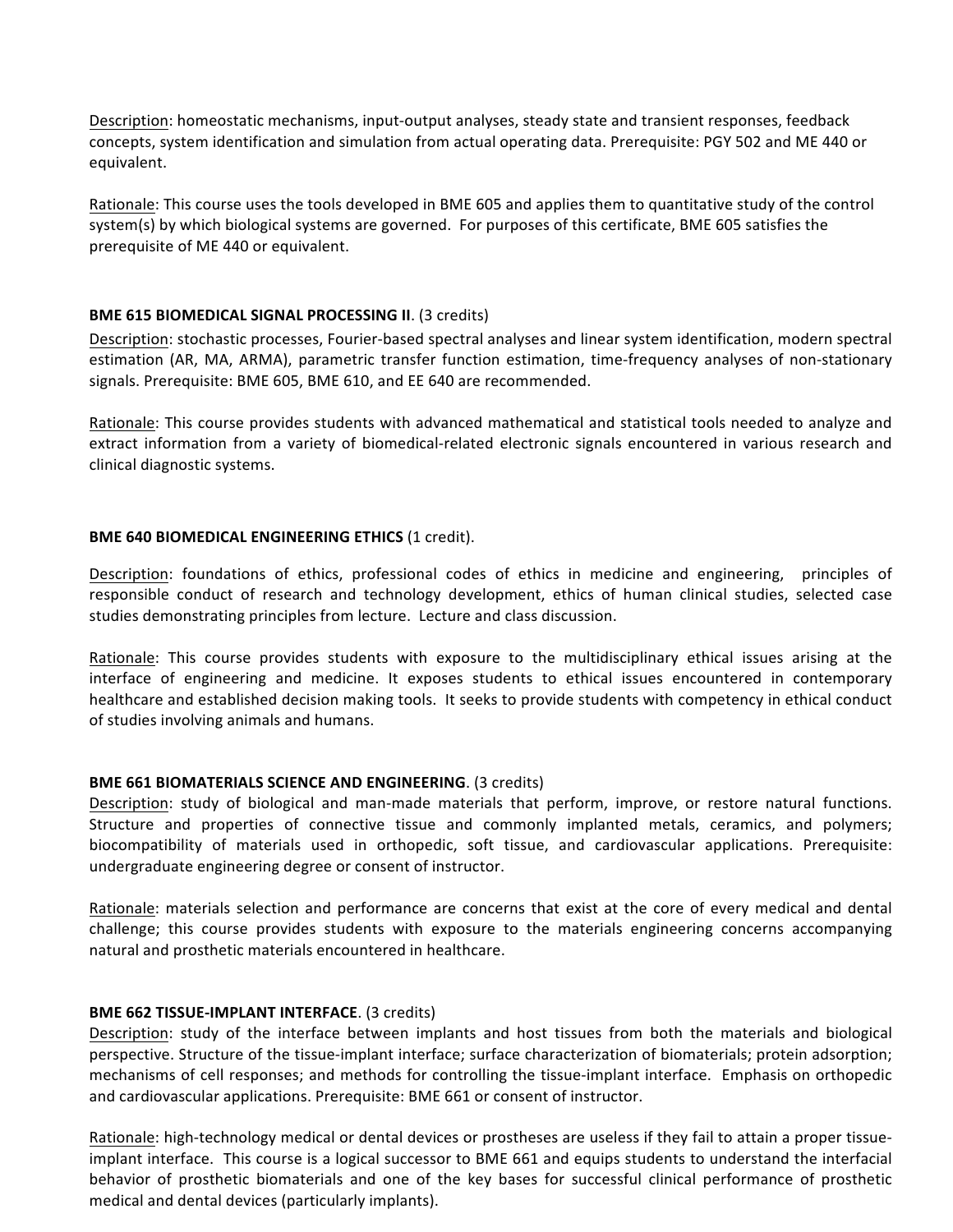### **BME 670 BIOSOLID MECHANICS**. (3 credits)

Description: application of the laws of mechanics to study the behavior of human organ systems. Stress-strain analysis of soft and hard body tissues with emphasis on pulmonary and musculoskeletal systems. Viscoelasticity. Prerequisite: Undergraduate engineering degree or consent of instructor.

Rationale: this course presents the theories of deformable body mechanics and provides the foundation for advanced studies in biomechanics.

# **BME 672 MUSCULOSKELETAL BIOMECHANICS.** (3 credits)

Description: application of laws of mechanics to study behavior of the human musculoskeletal system. Study of the materials and mechanics of tendon/ligament, muscle, cartilage and bone provide the prerequisite for quantitative study of the static, kinematic, and dynamic behavior of human body segments. Prerequisite: PGY 412g or PHY 502 and ME 330 or consent of instructor.

Rationale: this course equips students to understand the biomechanics of human posture and movement. It provides a quantitative basis for successful and efficient use of various Orthopaedic and Orthodontic procedures, therapies, and devices.

### **BME 685 BIOFLUID MECHANICS**. (3 credits)

Description: review of the rheology of circulatory processes in the body. Special emphasis on cardiovascular dynamics, pulsatile pressure and flow, vascular impedance, wave propagation/reflection, cardiac dynamics. Special topics are also included. Three hours weekly lecture with periodic lab demonstrations. Prerequisite: undergraduate engineering degree or consent of instructor.

Rationale: this course provides students with a quantitative understanding of the fluid mechanical aspects of the human circulatory system. It establishes the engineering basis for all cardiovascular diagnoses and therapies pertaining to blood flow.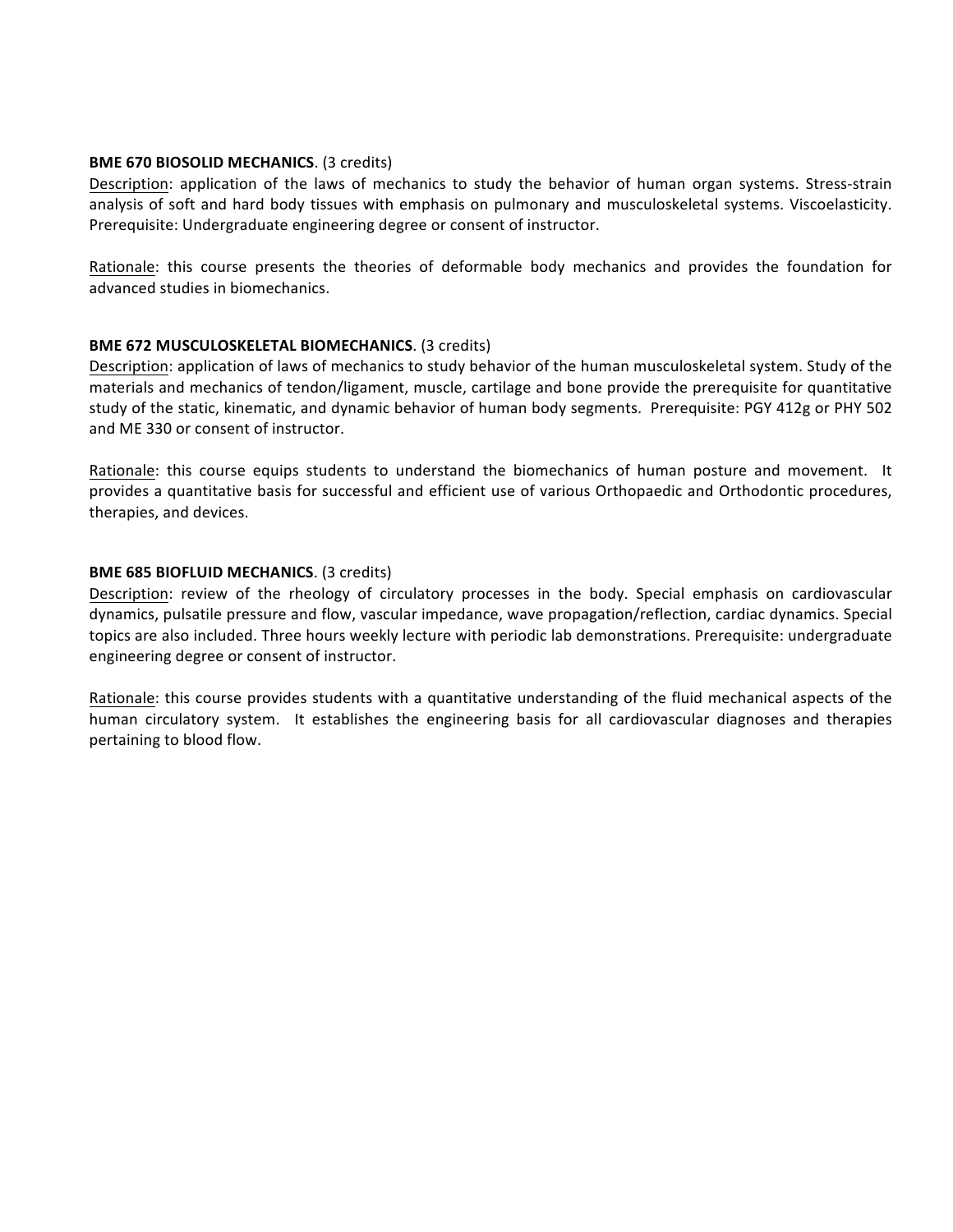### **BME 781 SPECIAL PROBLEMS IN BIOMEDICAL ENGINEERING** (Subtitle required). (1-3 credits)

Description: discussion of advanced and current topics in biomedical engineering. May include individual work on research problems of current interest. Lecture and laboratory hours (as needed) variable depending upon credit hours sought. Prerequisite: consent of instructor.

Rationale: this course enables certificate candidates to pursue advanced independent study in a selected field of interest with a Biomedical Engineering faculty advisor.

# **BME 790 RESEARCH IN BIOMEDICAL ENGINEERING.** (1-6 credits)

Description: graduate research in any area of biomedical engineering, subject to approval of the Director of Graduate Studies. May be repeated to a maximum of nine hours. [N.B. the nine hour limitation applies to students formally enrolled in Master's or Doctoral Programs; a six-hour limitation applies to students in the proposed certificate program]. Prerequisite: consent of the Director of Graduate Studies.

Rationale: this course offers the means by which candidates for the proposed certificate may pursue hands-on research in Biomedical Engineering with a Biomedical Engineering faculty advisor. Other faculty advisors may participate in conjunction with this course, BME faculty advisor, and student. This course will be used for studies that are primarily laboratory based. Although the Bulletin indicates that the course may be repeated for a maximum of nine hours, six hours will be the maximum number of credit hours available to certificate students.

# **GRADUATE COURSES IN PHYSIOLOGY**

# **PGY 412G PRINCIPLES OF HUMAN PHYSIOLOGY LECTURES.** (4 credits)

The objective of this course is to provide the basic physiological mechanisms of human body function and physiological integration of the organ systems to maintain homeostasis. Students will be learning what the different organ systems do and how they do it. With this knowledge a student should be able to form a general understanding of how the body functions in health and disease. The general purpose of the lectures is to reinforce and expand upon the material presented in the text, with a focus on concepts and problem solving skills. Lectures will be further developed with reading assignments and discussion. Prerequisite: One year biology or PGY 206.

Rationale: qualitative understanding of basic physiologic principles is an essential foundation for study of biomedical engineering. This course is intended for certificate students who recognize the need for additional education in human physiology but who have not advanced in this field beyond the required minimum undergraduate biology course.

# **PGY 502 PRINCIPLES OF SYSTEMS, CELLULAR AND MOLECULAR PHYSIOLOGY.** (5 credits)

Description: advanced survey of major mammalian physiological systems at the systems, cellular and molecular levels; lectures, assigned readings, advanced texts or monographs, demonstrations and problem-oriented study questions. Prerequisite: one year of physics, one year of general chemistry and PGY 206 or BIO 502.

Rationale: qualitative understanding of basic physiologic principles is a necessary prerequisite to developing an advanced quantitative understanding of these principles. This course is intended for students with more two or more prior undergraduate courses in physiology who seek to develop a more advanced understanding of these physiological processes and their role in biomedical engineering.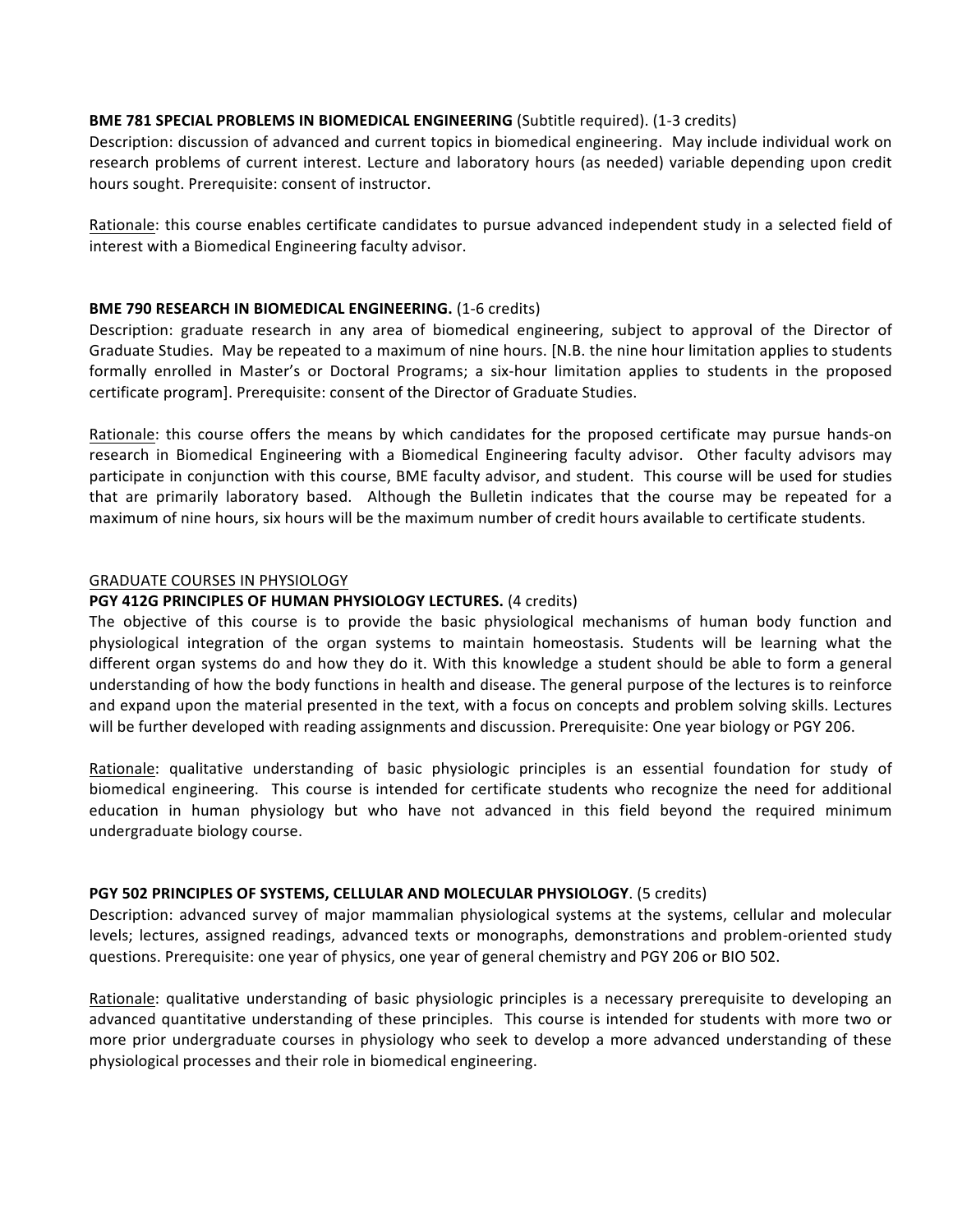#### **APPENDIX B**

# Areas of Emphasis for the Proposed "Healthcare in Engineering" Certificate Program

Students admitted to the proposed certificate program may choose particular groups of courses from among those previously listed (Appendix A) to provide an area of emphasis. These areas of emphasis are not part of the formal title for the proposed certificate, but are merely offered to provide potential direction to prospective students.

Examples of emphasis areas and suggested elective courses for each are:

### *1. Biomaterials Emphasis*

Suggested courses: BME 661, BME 662, BME 699 (Biomaterials subtitle) Elective courses totaling  $6 - 8$  credits Total credits: 15 - 17

### *2. Biomechanics Emphasis*

Suggested courses: BME 670, BME 672, BME 685 Elective courses totaling  $6 - 8$  credits Total credits: 15 - 17

# *3. Signal Processing Emphasis*

Suggested courses: BME 605, BME 610, BME 615 Elective courses totaling  $6 - 8$  credits Total credits: 15 - 17

# *4. Research Emphasis*

Suggested courses: BME 599 (specific subtitle linked to field of research in BME 790), BME 790 (6 credits) Elective courses totaling 6 - 8 credits Total credits:  $15 - 17$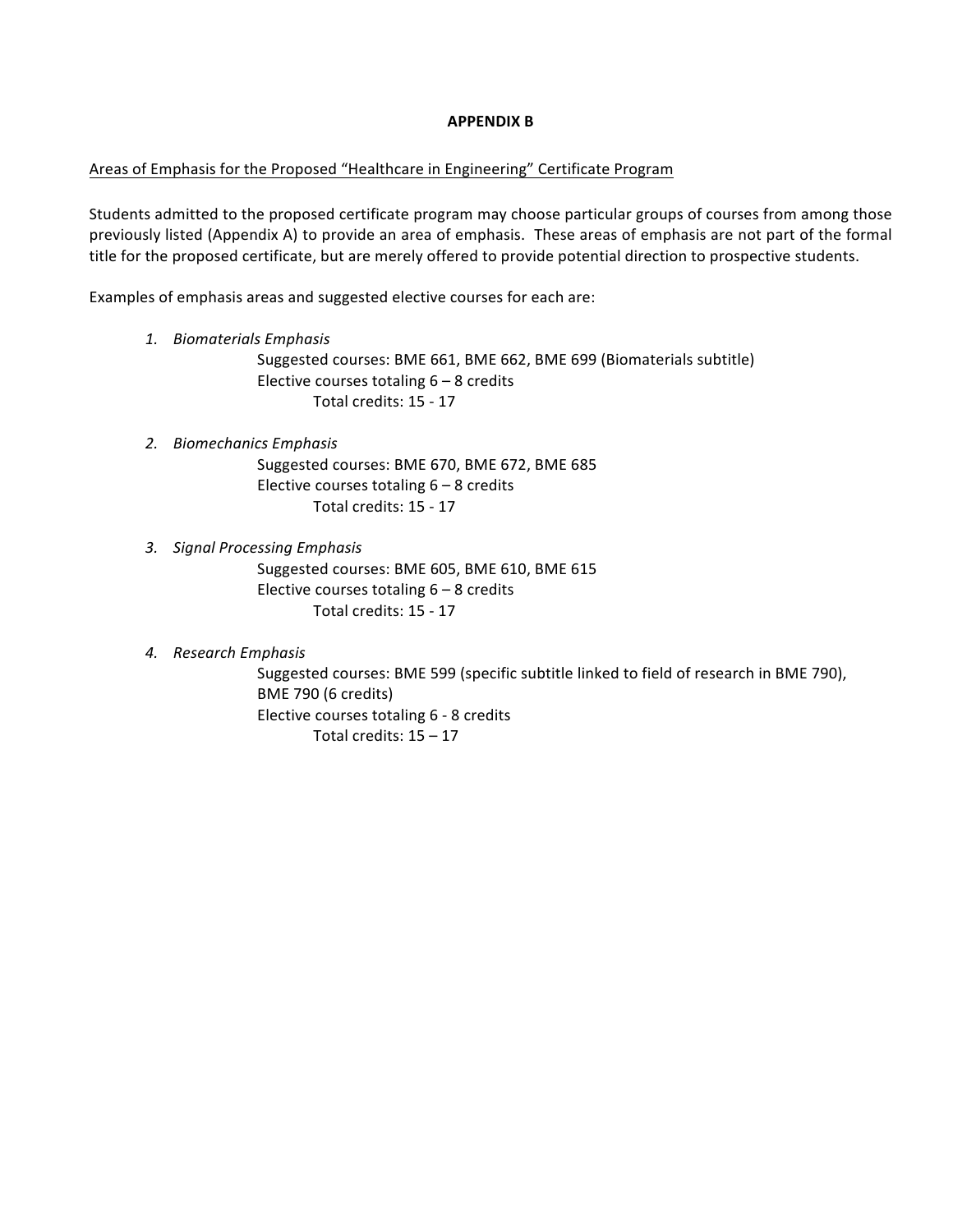# **APPENDIX D**

# Student (proposed "Engineering in Healthcare" Certificate Program) Evaluation Form

| Undergraduate GPA: ___________________ Graduate studies (Y or N) Graduate GPA: _______________ |  |
|------------------------------------------------------------------------------------------------|--|
|                                                                                                |  |
|                                                                                                |  |
|                                                                                                |  |
|                                                                                                |  |
|                                                                                                |  |
| Total certificate credit hours earned (minimum 15, maximum 17): ______________________         |  |
| Certificate courses GPA: _____________________________                                         |  |
| Date certificate earned: _________________________                                             |  |
| Faculty research mentor(s) (Y/N) Faculty research mentor(s): ____________________              |  |
|                                                                                                |  |
|                                                                                                |  |
|                                                                                                |  |